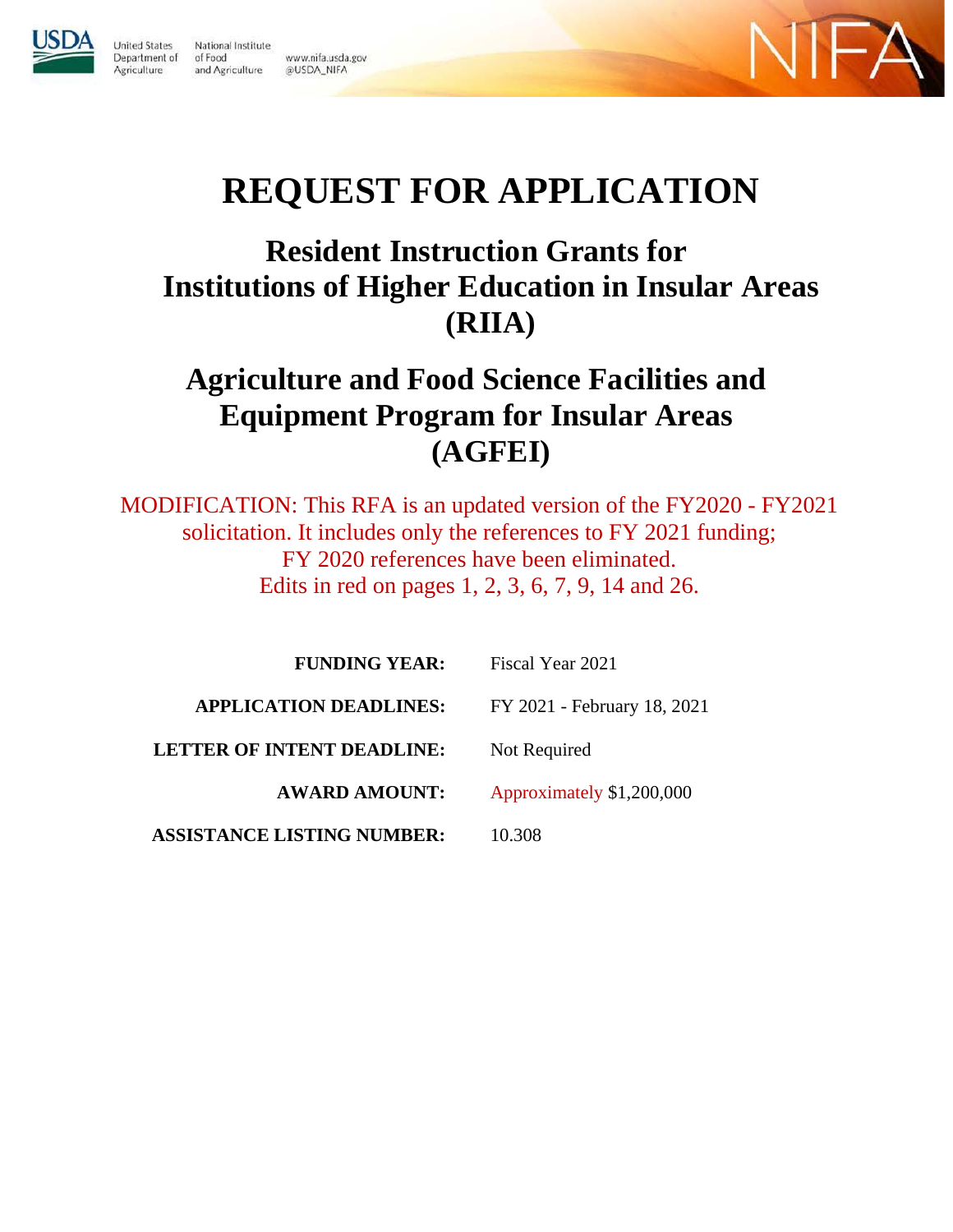## **INITIAL ANNOUNCEMENT**

National Institute of Food and Agriculture, United States (U.S.) Department of Agriculture (USDA)

*Catalog of Federal Domestic Assistance.* The Resident Instruction Grants program for Institutions of Higher Education in Insular Areas (RIIA) is listed in the Assistance Listings under the Catalog of Federal Domestic Assistance number 10.308.

|                         | <b>Table 1.</b> Inc., Dates and Deadlines                                                                             |  |  |  |  |  |  |
|-------------------------|-----------------------------------------------------------------------------------------------------------------------|--|--|--|--|--|--|
| <b>Task Description</b> | <b>Deadline</b>                                                                                                       |  |  |  |  |  |  |
| Application:            | Fiscal Year 2021: February 18, 2021                                                                                   |  |  |  |  |  |  |
|                         | (Allat 5:00 P.M. Eastern)                                                                                             |  |  |  |  |  |  |
| Letter of Intent:       | Not Required                                                                                                          |  |  |  |  |  |  |
| Applicants<br>Comments: | Within six months from the issuance of this notice<br>(NIFA may not consider comments received after the sixth month) |  |  |  |  |  |  |

<span id="page-1-0"></span>**Table 1**: Key Dates and Deadlines

*Stakeholder Input*. The National Institute of Food and Agriculture (NIFA) seeks comments on all request for applications (RFAs) so it can deliver programs efficiently, effectively, with integrity, and with a focus on customer service. NIFA considers comments, to the extent possible when developing RFAs and use comments to help meet the requirements of Section  $103(c)(2)$  of [the Agricultural Research, Extension, and Education Reform Act of 1998](https://nifa.usda.gov/resource/agricultural-research-extension-and-education-reform-act-1998) [\(7 U.S.C. 7613\(c\)\(2\)\).](https://nifa.usda.gov/resource/agricultural-research-extension-and-education-reform-act-1998) Applicants may submit written comments to [Policy@usda.gov](mailto:Policy@usda.gov) (email is for comments only). Please use the following subject line: Response to the Resident Insular Grants Program for Institutions of Higher Education in Insular Areas (RIIA) RFA.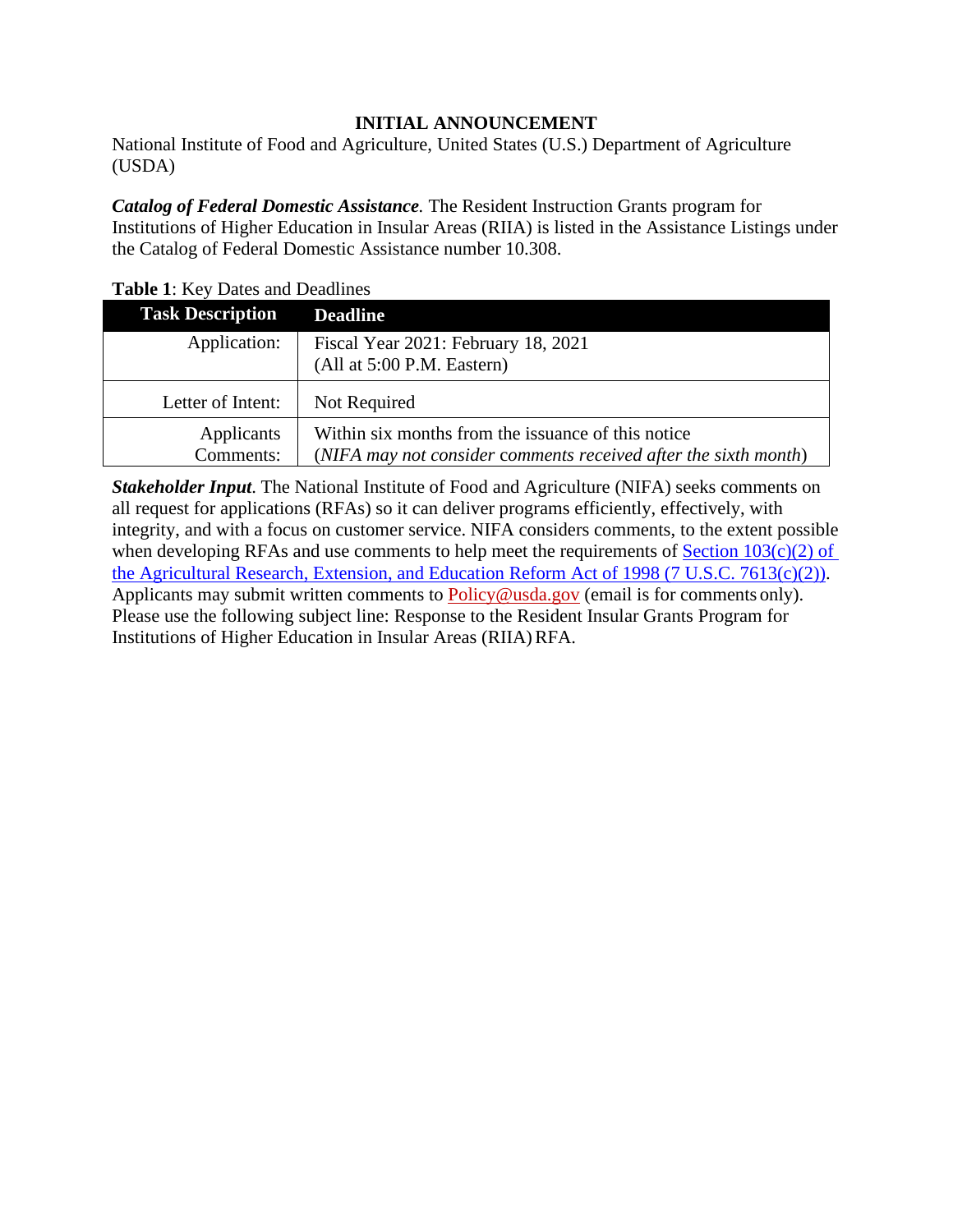## **EXECUTIVE SUMMARY**

<span id="page-2-0"></span>This notice identifies the objectives for RIIA and AGFEI projects, deadlines, funding information, eligibility criteria for projects and applicants, and application forms and associated instructions.

NIFA requests applications for the Resident Instruction Grants for Institutions of Higher Education in Insular Areas (RIIA) and the Agriculture and Food Sciences Facilities and Equipment (AGFEI) for land-grant colleges and universities in the Insular Areas for fiscal year (FY) 2021 to strengthen the capacity to carry out resident instruction, curriculum, and teaching programs in the food and agricultural sciences as well as to upgrade agriculture and food science facilities, and equipment necessary to conduct tropical and subtropical agricultural research. The anticipated amount available for grants in FY 2021 is approximately \$1,200,000.

This RFA is being released prior to the passage of an appropriations act for FY2021. Enactment of additional continuing resolutions or an appropriations act may affect the availability or level of funding for this program.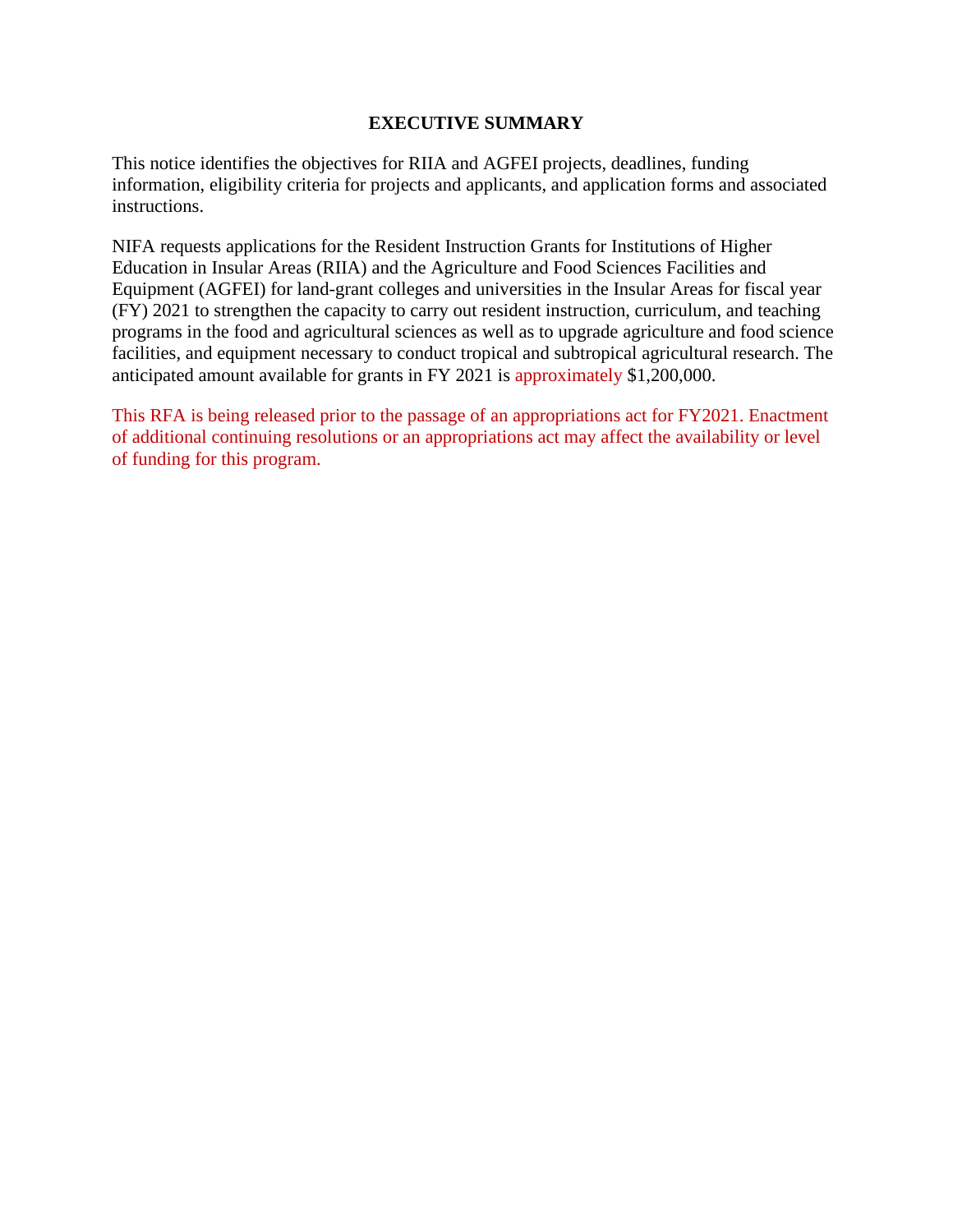# **TABLE OF CONTENTS**

| $\mathbf{B}$ .<br>C. |
|----------------------|
|                      |
|                      |
|                      |
|                      |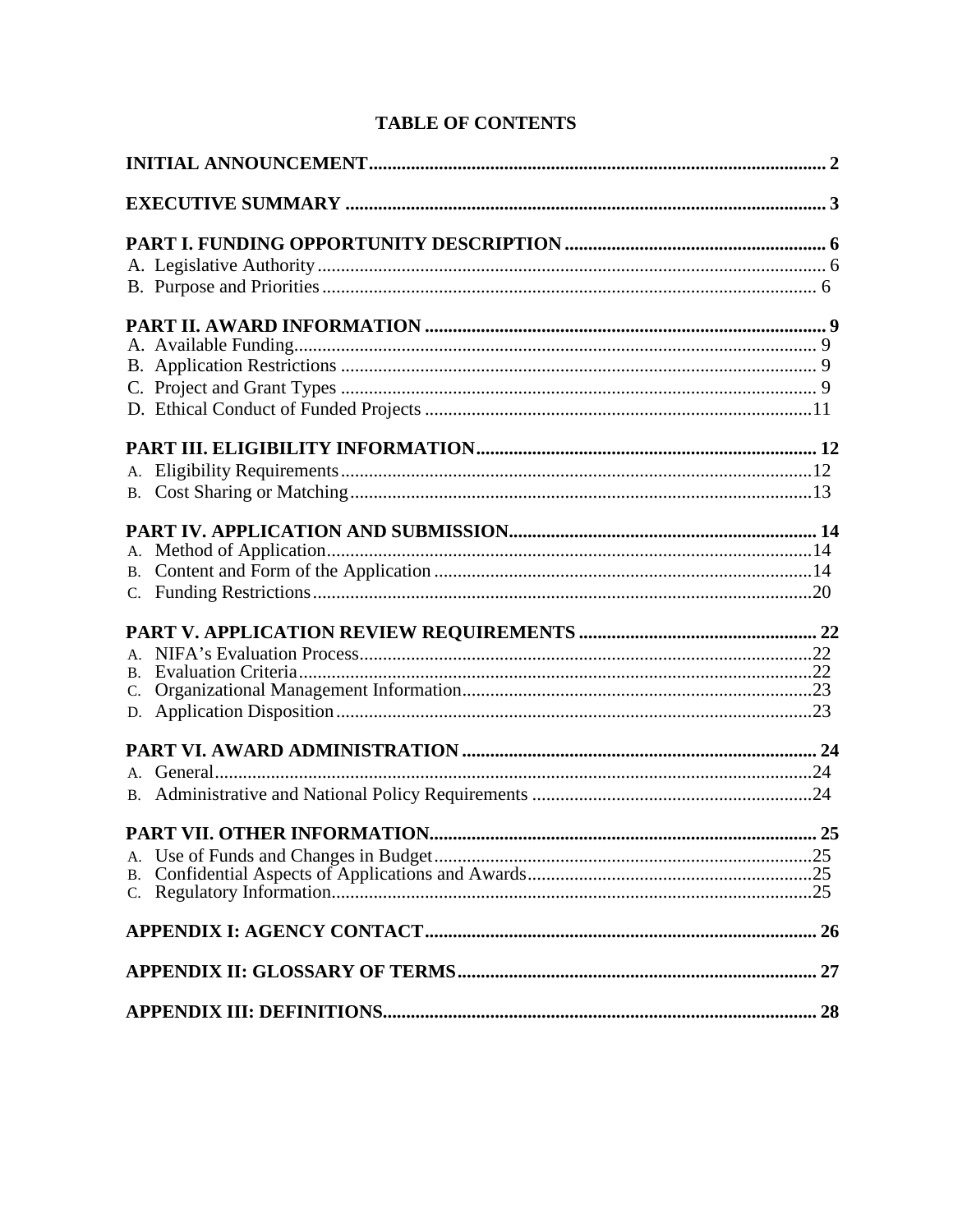# **TABLE OF TABLES**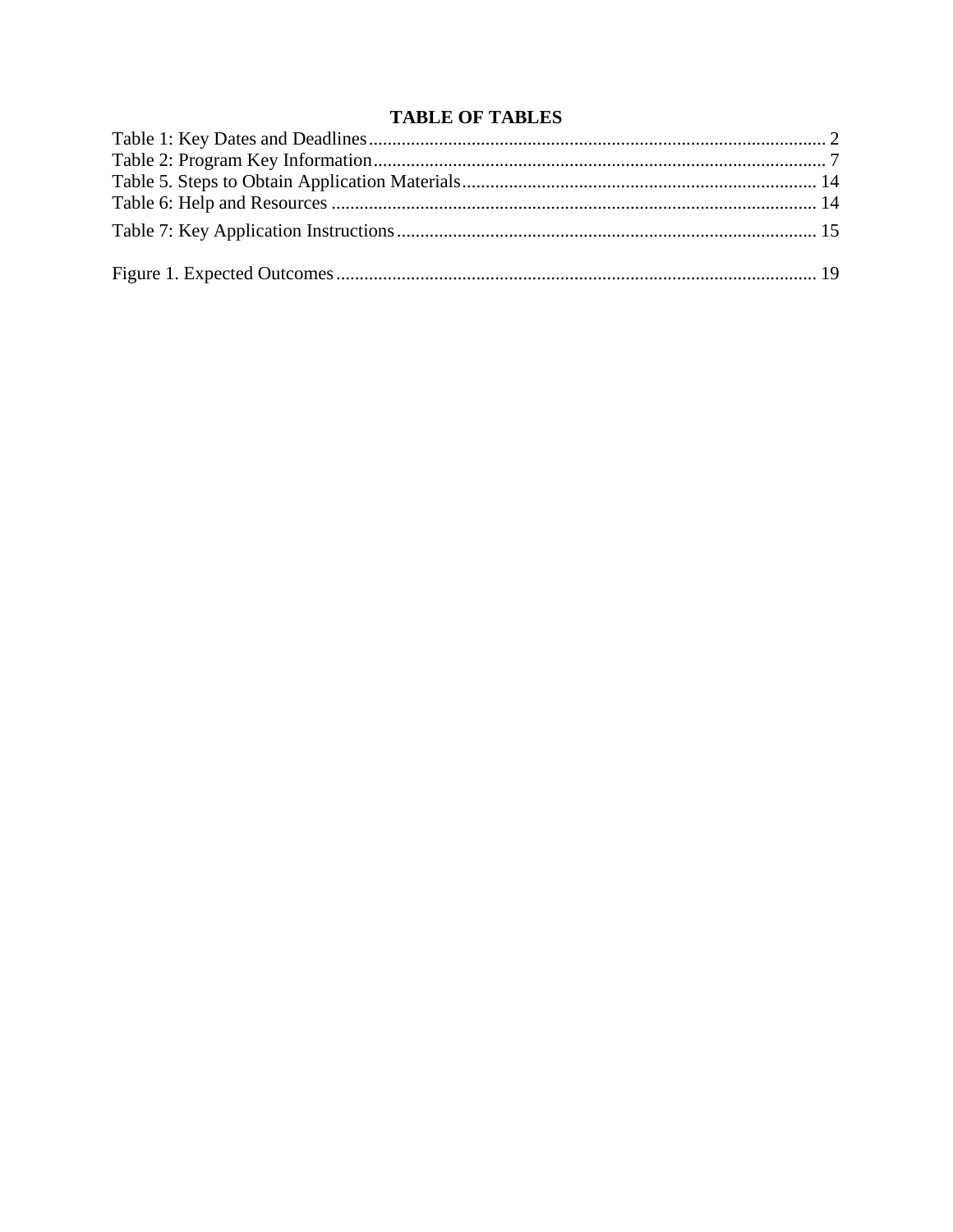# <span id="page-5-0"></span>**PART I. FUNDING OPPORTUNITY DESCRIPTION**

# <span id="page-5-1"></span>**A. Legislative Authority**

This Funding Opportunity covers both the Resident Instruction Grants for Institutions of Higher Education in Insular Areas (RIIA) and the Agriculture and Food Sciences Facilities and Equipment (AGFEI) program. RIIA are authorized under [7 U.S.C 3363.](https://uscode.house.gov/view.xhtml?req=granuleid:USC-prelim-title7-section3363&num=0&edition=prelim) The AGFEI program is authorized under [7 U.S.C. 3222b-2.](https://uscode.house.gov/view.xhtml?hl=false&edition=prelim&req=granuleid%3AUSC-prelim-title7-section3222b-2&num=0&saved=%7CKHRpdGxlOjcgc2VjdGlvbjozMjIyYiBlZGl0aW9uOnByZWxpbSk%3D%7C%7C%7C0%7Cfalse%7Cprelim)

# **B. Purpose and Priorities**

The purpose of these programs is to promote and strengthen the ability of eligible institutions in the Insular Areas to carry out education within the food and agricultural sciences.

RIIA projects:

(1) strengthen institutional educational capacities, including libraries, curriculum, faculty, scientific instrumentation, instruction delivery systems, and student recruitment and retention, in order to respond to identified State, regional, national, or international education needs in the food and agricultural sciences;

(2) attract and support undergraduate and graduate students in order to educate them in identified areas of national need in the food and agriculture sciences;

(3) facilitate cooperative initiatives between two or more insular area eligible institutions, or between those institutions and units of state government or organizations in the private sector, to maximize the development and use of resources such as faculty, facilities and equipment to improve food and agricultural sciences teaching programs; and

(4) conduct undergraduate scholarship programs to assist in meeting national needs for training food and agricultural scientists.

RIIA activities also support the creation, adaptation, of learning materials and teaching strategies to operationalize what we know about how students learn. Many of these concepts are identified in the National Research Council's publication: "*[How](http://www.colorado.edu/MCDB/LearningBiology/readings/How-people-learn.pdf) [People Learn](http://www.nap.edu/catalog/9853/how-people-learn-brain-mind-experience-and-school-expanded-edition)*[."](http://www.colorado.edu/MCDB/LearningBiology/readings/How-people-learn.pdf)

RIIA-funded projects shall also focus on imparting both technical knowledge as well as 'soft' skills such as communication, teamwork, and problem solving, as these are abilities expected by employers. These concepts can be found in the publication: [Comparative Analysis of Soft Skills: What is Important for New](http://www.aplu.org/members/commissions/food-environment-and-renewable-resources/CFERR_Library/comparative-analysis-of-soft-skills-what-is-important-for-new-graduates) [Graduates?](http://www.aplu.org/members/commissions/food-environment-and-renewable-resources/CFERR_Library/comparative-analysis-of-soft-skills-what-is-important-for-new-graduates)

AGFEI projects support activities to acquire or renovate facilities and relevant equipment necessary for conducting agricultural research and support tropical and subtropical agricultural research, including pest and disease research.

These programs are intended to broaden the undergraduate student experience by integrating opportunities to participate in research, education, and extension and to enhance collaborations with community colleges, Hispanic Serving Institutions, Alaska Native-Serving and Native Hawaiian-Serving Institutions, 1890 and 1994 land-grant institutions, and non-land grant college and universities of agriculture.

*Leadership Skills Development*. The development of leadership skills, knowledge, and qualities are necessary to prepare students for agricultural and related careers in the private sector, government, and academia. RIIA teaching applications must demonstrably incorporate a leadership development component to equip students with technical and leadership abilities upon graduation. Specific activities may include:

1. Developing practical applications to increase understanding of leadership roles, including critical thinking, problem solving, and communication skills; ethics and professionalism; and working in teams;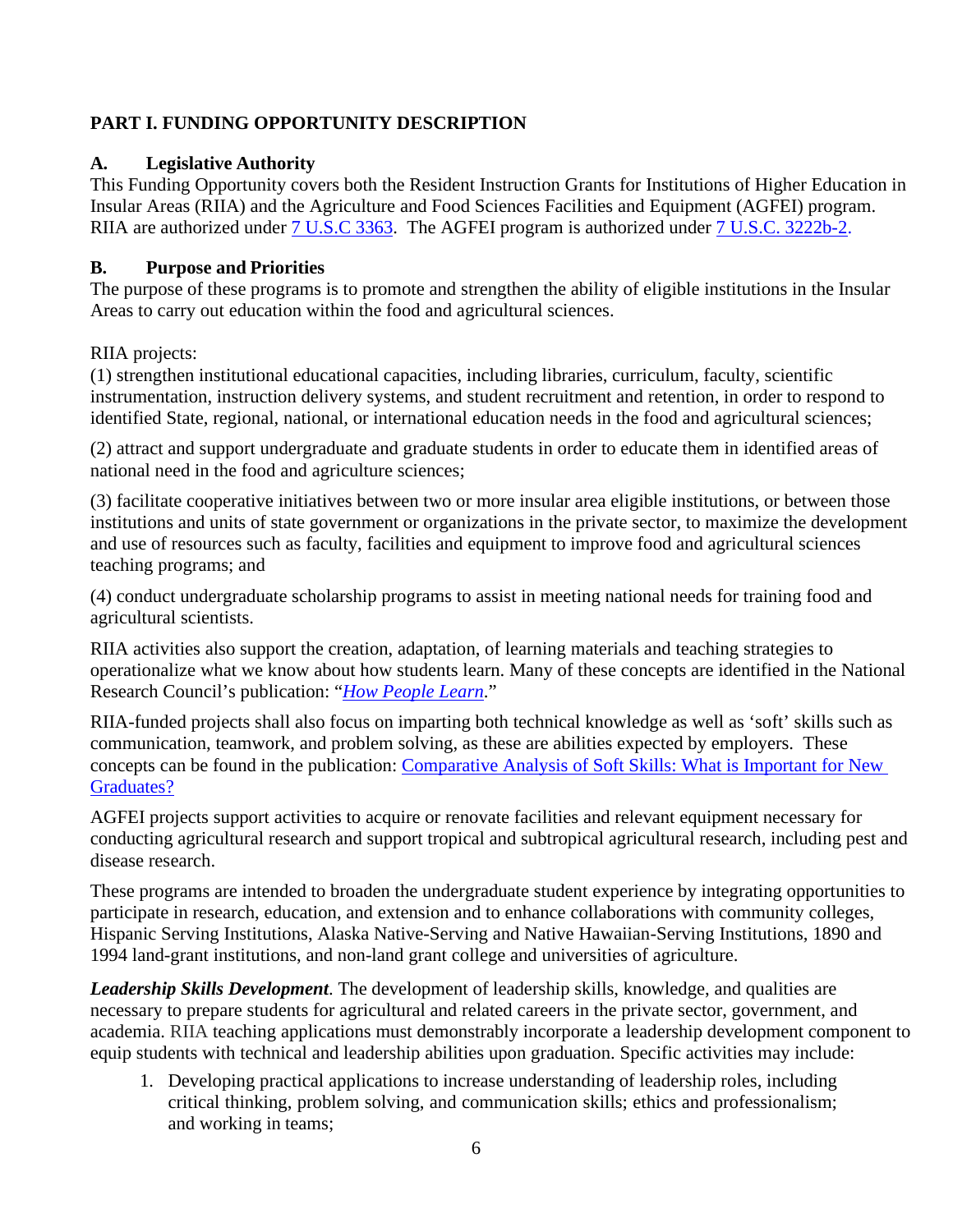- 2. Connecting the academic classroom experience with daily leadership roles and organizational activities;
- 3. Providing opportunities for mentoring and shadowing; and
- 4. Organizing leadership academies, workshops, trainings, etc.

The RIIA and AGFEI programs are aligned with [USDA Strategic Goal 4:](https://www.usda.gov/sites/default/files/documents/usda-strategic-plan-2018-2022.pdf) Facilitate Rural Prosperity and Economic Development; Objective 4.1: Expand rural business opportunity and rural quality of life with access to capital; improved infrastructure, broadband access and connectivity; and support for workforce availability.

## **Table 2**: Program Key Information

<span id="page-6-0"></span>

| <b>Title</b>                    | <b>Description</b>                                          |
|---------------------------------|-------------------------------------------------------------|
| Programs Code:                  | AA-Q (AGFEI and RIIA)                                       |
| Program Code Name:              | Resident Instruction Grants Program for Higher Education in |
|                                 | the Insular Areas (RIIA); Agriculture and Food Sciences     |
|                                 | Facilities and Equipment Program (AGFEI)                    |
| <b>Assisting Listing Number</b> | 10.308                                                      |
| Project Type:                   | <b>RIIA</b> Education/Teaching                              |
|                                 | Projects; AGFEI Facilities and                              |
| Grant Type:                     | <b>Standard Grants, Planning Activity</b>                   |

## **Table 3**: Standard Grant Key Information

| <b>Title</b>                                      | <b>Description</b>                    |
|---------------------------------------------------|---------------------------------------|
| <b>Standard Grant Duration:</b>                   | 48 Months                             |
| Number of Applications Per Lead Institution       | 3                                     |
| RIIA: Number of Applications Per Lead Institution | っ                                     |
| Maximum # of Awards Per Institution:              | 3 [a maximum of 2 per type award—RIIA |
|                                                   | or AGFEI]                             |
| <b>Maximum Award Amount:</b>                      | Up to approximately \$150,000         |
| <b>Total Funding Per Institution:</b>             | Approximately \$450,000               |
| <b>Application Deadlines:</b>                     | FY 2021- February 18, 2021            |

## **Table 4**: Planning Activity Key Information

| <b>Title</b>                          | <b>Description</b>           |
|---------------------------------------|------------------------------|
| <b>Planning Activity Duration:</b>    | Up to 24 Months              |
| Number of Applications Per Lead       |                              |
| Maximum # of Awards Per Institution:  |                              |
| <b>Maximum Award Amount:</b>          | Up to approximately \$30,000 |
| <b>Total Funding Per Institution:</b> | Approximately \$30,000       |
| <b>Application Deadlines:</b>         | FY 2021- February 18, 2021   |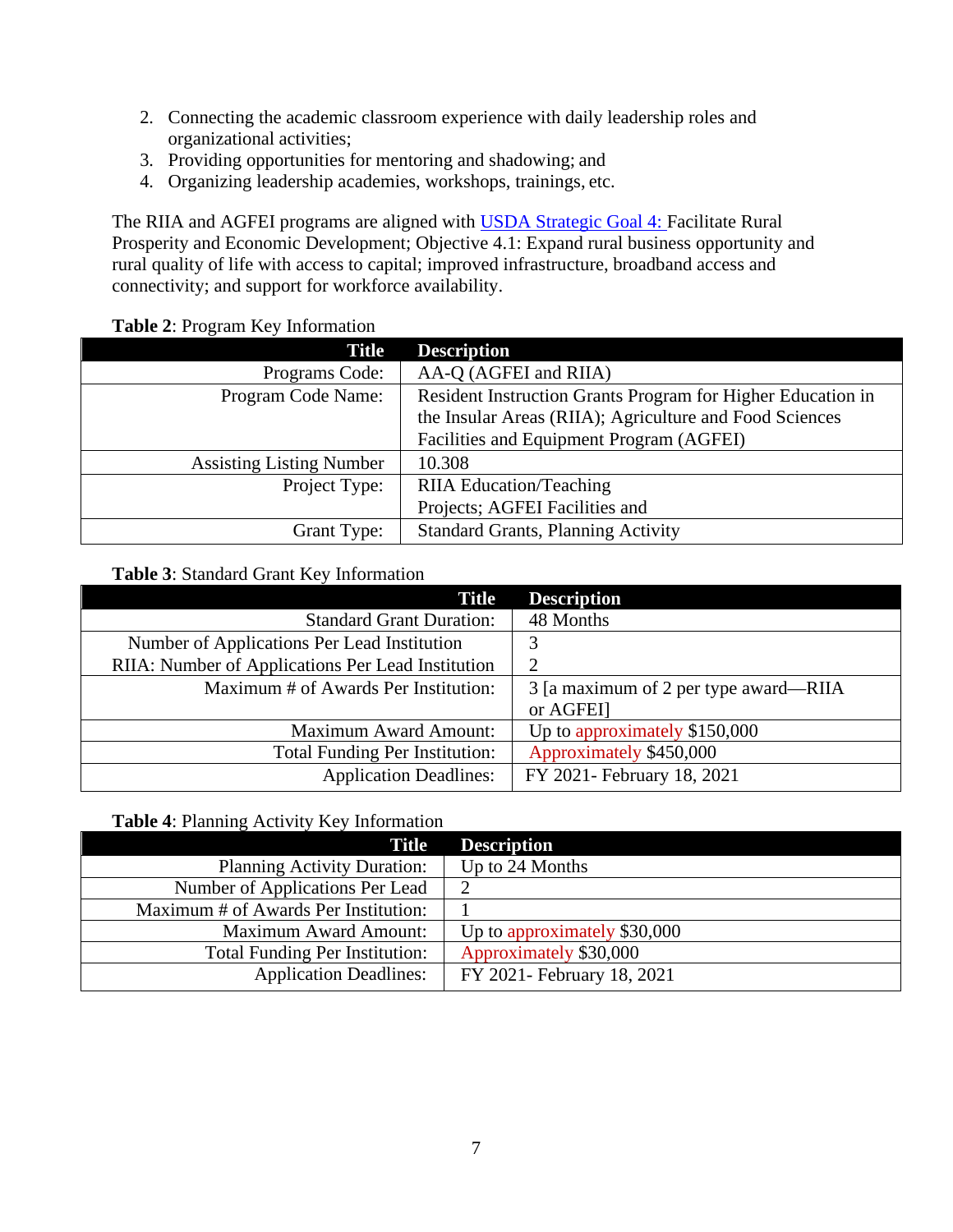Applications for the RIIA program shall do the following:

- 1. Improve formal, postsecondary agricultural sciences education/instruction to ensure a competent and qualified workforce to serve the food and agricultural sciences and meet current and future national food and agricultural science needs.
- 2. Improve the economic health and viability of rural communities through the development of degree programs emphasizing new and emerging employment opportunities in food and agricultural sciences.
- 3. Increase the number and diversity of students who will pursue and complete a 2 or 4-year post-secondary education in the food and agricultural sciences, or Science Technology Engineering and Mathematics (STEM) disciplines.

*Expected Products and Results.* The RIIA program requires all project directors to provide appropriate metrics and describe the expected products and results, outcomes, and their potential impact on strengthening food, agricultural, natural resources and human sciences education, research and extension in the United States. Metrics to assess products, outputs and outcomes are to be clearly delineated in the proposal.

*Incorporation of Social Sciences and Enhancing Impacts.* The RIIA program supports social and behavioral science disciplines. RIIA projects that integrate social and biological sciences to provide experiential learning opportunities for students in applied research, and related community development programs are encouraged. Incorporation of social and behavioral sciences is important for addressing many of the challenges facing agriculture and rural communities, such as increasing global demand for food production in the face of limited natural resources; improving health and reducing obesity by engaging in heathy life styles and consuming heathy diets; and alleviating poverty by fostering economic opportunity.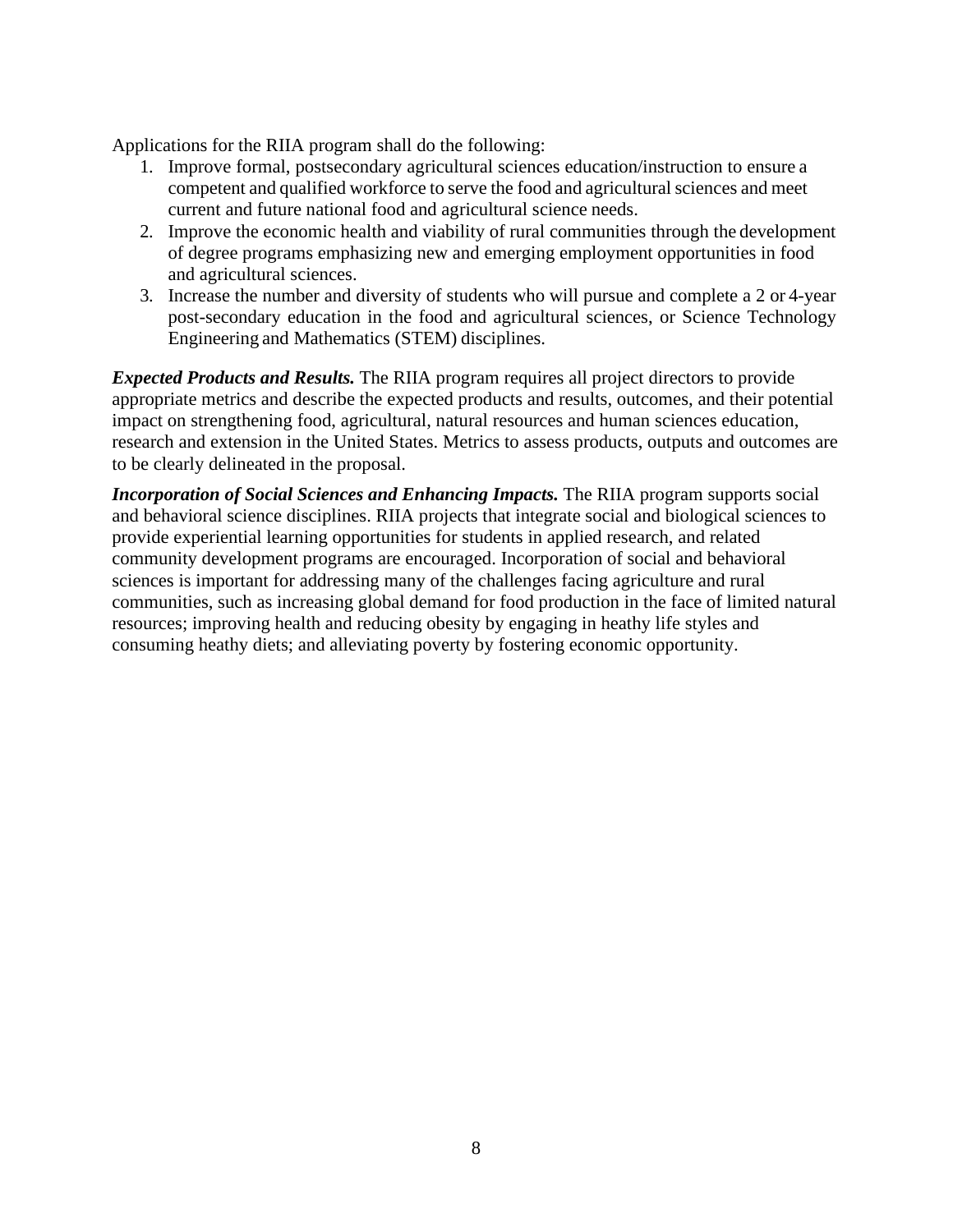# <span id="page-8-0"></span>**PART II. AWARD INFORMATION**

## <span id="page-8-1"></span>**A. Available Funding**

The anticipated amount available for RIIA and AGFEI grants in FY 2021 is approximately \$1,200,000. USDA is not committed to fund any particular application or to make a specific number of awards. This RFA is being released prior to the passage of an appropriations act for FY2021. Enactment of additional continuing resolutions or an appropriations act may affect the availability or level of funding for this program.

The [Automated Standard Application for Payments,](https://www.fiscal.treasury.gov/fsservices/gov/pmt/asap/asap_home.htm) operated by the Department of Treasury, Bureau of Fiscal Service, is the designated payment system for awards resulting from this RFA.

# <span id="page-8-2"></span>**B. Application Restrictions**

NIFA will evaluate applications using the criteria described in  $Part V$  of this RFA. Applications for FY 2021 are limited to the following applications types:

- 1. *New application*: New applications will be evaluated using the criteria described in [Part](#page-21-0)  [V o](#page-21-0)f this RFA and are subject to the due dates herein (see [Appendix III f](#page-27-0)or definition).
- 2. *Resubmitted application*: Resubmitted applications must include the respond to the previous review panel summary and are subject to the same criteria and due dates herein. Resubmitted applicants must enter the NIFA-assigned proposal number of the previously submitted application in the *Federal Field (Field 4)* on the application form (see [Appendix III f](#page-27-0)or definition).

# <span id="page-8-3"></span>**C. Project and Grant Types**

The following describes the types of *projects* or *grants* that are eligible for funding:

1. Project Types. Applicants must propose Education/Teaching or Facilities and Equipment*.*  The RIIA program will only accept one project type: *Education/Teaching*. For the purposes of this RFA, an education or teaching activity is defined as formal classroom instruction, laboratory instruction, and practicum experience in the food and agricultural sciences supporting faculty development, student recruitment and services, curriculum development, instructional materials and equipment, and innovative teaching methodologies.

RIIA Education/Teaching projects should focus on one or more of the "need areas" listed below. Please note that at least one of the "need areas" must be indicated on the Project Summary (See Part IV  $\S$  B of this RFA).

The AGFEI program will only accept one project type: *Facilities and Equipment.*

The Facilities and Equipment Projects will focus on construction, acquisition, and remodeling of buildings, laboratories, and other capital facilities (including fixtures and equipment) necessary to conduct activities in tropical and subtropical agricultural research, including pest and disease research.

Education or Teaching Projects need areas for FY 2021 are defined as Curricula Design, Materials Development, and Library Resources; Faculty Preparation and Enhancement for Teaching; Instruction Delivery Systems; Scientific Instrumentation for Teaching and Research; Student Experiential Learning; and Student Recruitment, Retention, and Educational Equity.

*Curricula Design, Materials Development, and Library Resources.* Promote the development of courses of study and degree programs, new and improved curricula, and instructional materials and technology. Promote the acquisition of library resources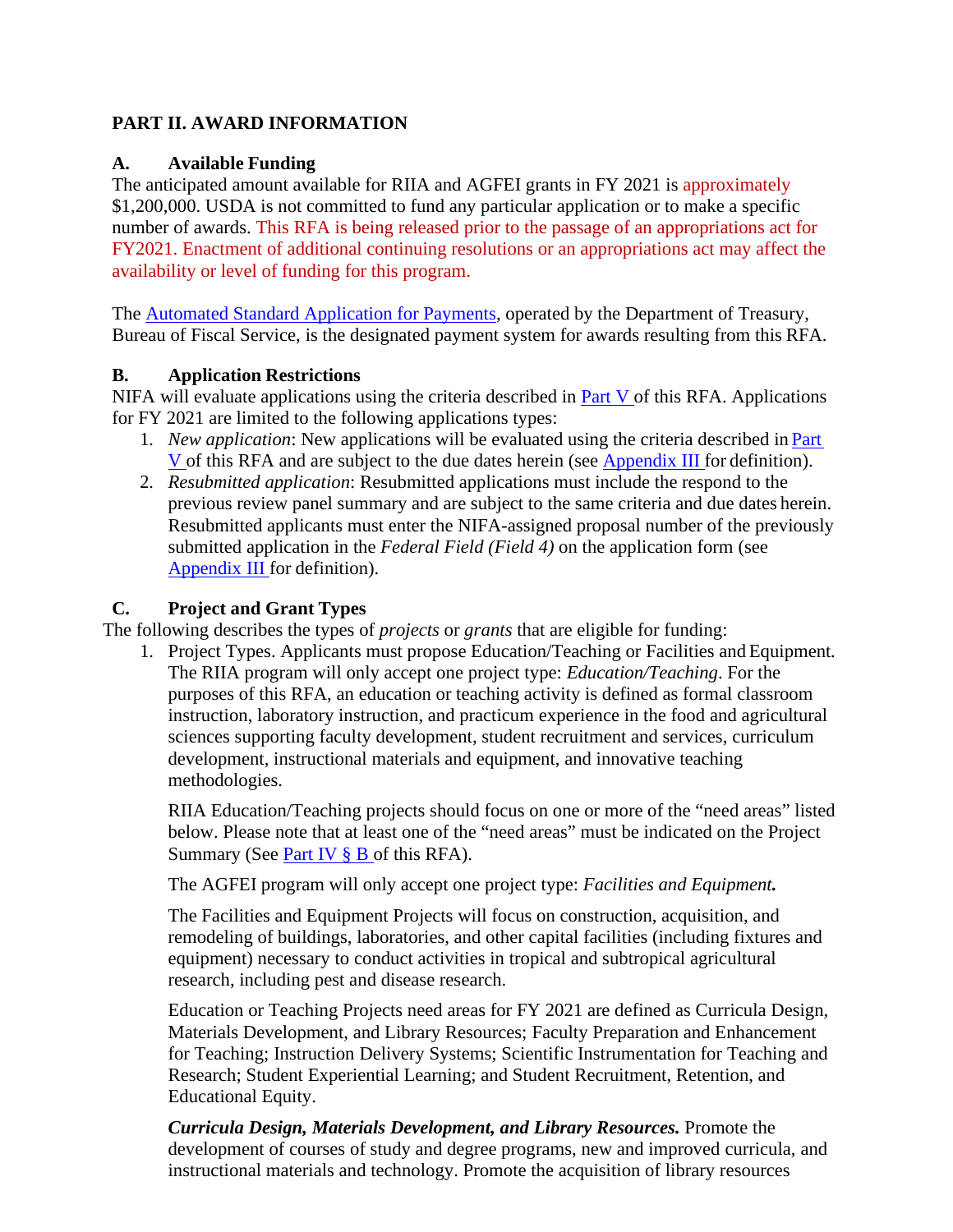including books and journals relating to the food and agricultural sciences; and stimulate the use of new approaches to the study of traditional subjects, new research on teaching and learning theory, and new applications of knowledge.

**Faculty Preparation and Enhancement for Teaching.** Advance faculty development in the areas of teaching competency and leadership, subject matter expertise, or student recruitment and advising skills. Examples include, obtaining experience with recent developments and new applications; expanding competence in innovative technologies and new methods of instruction delivery; developing new skills in a field of science or education including student advising skills; or pursuing graduate-level study in a field related to the food and agricultural sciences.

Each faculty recipient of support for developmental activities must be an "eligible participant" please refer to: [7 CFR 3430, Competitive and Noncompetitive Non-formula](http://www.ecfr.gov/cgi-bin/text-idx?c=ecfr&amp%3BSID=2a6f6bfbef4c918616eebe5353d0793c&amp%3Brgn=div5&amp%3Bview=text&amp%3Bnode=7%3A15.1.12.2.13&amp%3Bidno=7&amp%3B7%3A15.1.12.2.13.1.17.2) [Financial Assistance Programs--General Award Administrative Provisions,](http://www.ecfr.gov/cgi-bin/text-idx?c=ecfr&amp%3BSID=2a6f6bfbef4c918616eebe5353d0793c&amp%3Brgn=div5&amp%3Bview=text&amp%3Bnode=7%3A15.1.12.2.13&amp%3Bidno=7&amp%3B7%3A15.1.12.2.13.1.17.2) for applicable definitions for this NIFA grant program.

*Instruction Delivery Systems.* To encourage the use of alternative methods of delivering instruction to enhance the quality, effectiveness, and cost efficiency of teaching programs. Examples include incorporating alternative instructional methodologies that respond to differences in student learning styles; inter-institutional collaborations that deliver instruction in ways that maximize program quality and reduce unnecessary duplication; and consideration and implementation of innovative instructional techniques, methodologies, and delivery systems in response to advances in knowledge and technology.

**Scientific Instrumentation for Teaching and Research.** To provide students and faculty in science-oriented courses with suitable, up-to-date equipment in order to involve them in work central to scientific understanding and progress. Examples include acquiring new state-of-the-art instructional, laboratory, classroom, and research scientific equipment; upgrading existing equipment, or replacing obsolete equipment.

*Student Experiential Learning.* To develop scientific and professional competencies that provide students with opportunities to solve complex problems in the context of realworld situations. Examples include preparing future graduates to advance knowledge and technology; enhancing quality of life; conserving resources; and addressing community and economic development issues. Activities include internships, practicum experiences, study abroad opportunities, and participation with faculty on applied research and related community development projects.

*Student Recruitment, Retention, and Educational Equity. To enhance educational* equity for under-represented students, and strengthen student recruitment and retention programs in the food and agricultural sciences. Examples include: initiating new projects or supplementing current efforts to attract increased numbers of students from under- represented groups to enroll in food and agricultural degree programs; mentoring programs and other initiatives for student retention; and the provision of student financial support to attend college.

*Additional Concerns.* The use of students for only routine office, laboratory or fieldwork is not considered education for the purposes of this program. To consider a program as education related, students must be actively engaged in the scholarship of research activities.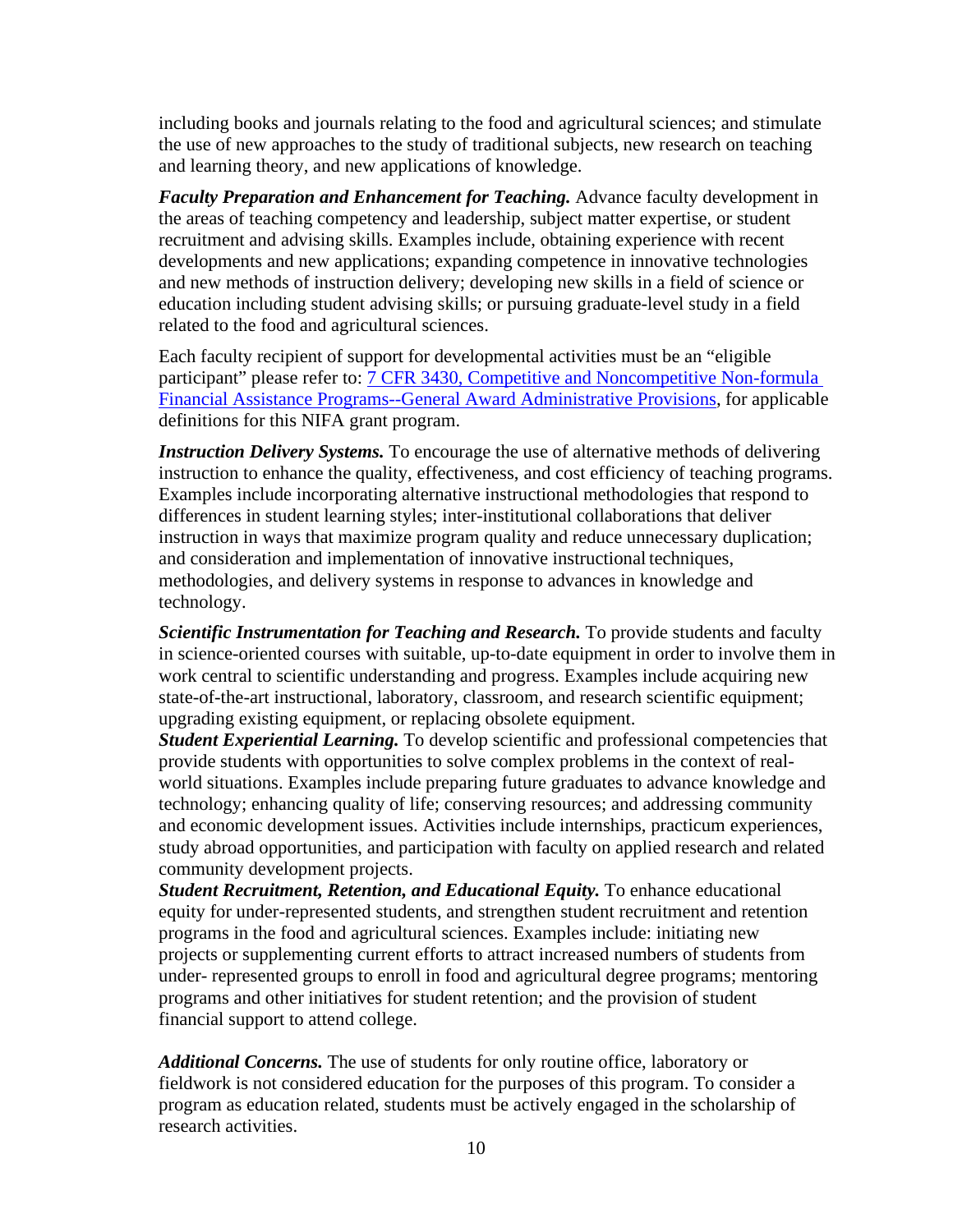2. Grant Types. Applicants must select the appropriate standard grant or planning activity.

*Standard Grant.* This is an award instrument by which NIFA agrees to support a specified level of effort for a predetermined project period without the announced intention of providing additional support at a future date.

Eligible institutions may submit a standard project application for project activities undertaken principally on behalf of its own students or faculty and managed primarily by its own personnel. Standard grant applicant executes the project without the requirement of sharing grant funds with other project partners.

Grants awards may differ from the amounts requested in the application, and NIFA requires revised budgets and revised plans of work before making an award.

The project period may range from 24 to 36 months.

An eligible institution may submit no more than three applications to the RIIA or two applications to AGFEI. All applicants must meet the eligibility criteria as described in [Part III o](#page-11-1)f this RFA.

Eligible applicants may receive up to two awards for RIIA and two awards for AGFEI, but no more than three awards total. Total award amount per institution will not exceed \$450,000. Institutions receiving a grant under these programs are eligible to receive RIIA and/or AGFEI grants in subsequent years. Receiving a grant under any other authority does not affect eligibility for these RIIA or AGFEI grants programs.

*Planning Activity.* Planning Activity Grants support scientific meetings that bring together educators to identify education/teaching needs, update information, or advance an area of education/teaching. Support for a limited number of meetings covering subject matter encompassed by this solicitation will be considered for partial or, if modest, total support. Individual planning activity grants must not exceed \$30,000 for up to two years and are not renewable. Indirect costs are not permitted on Planning Activity grant awards.

## <span id="page-10-0"></span>**D. Ethical Conduct of Funded Projects**

In accordance with sections [2, 3, and 8 of 2 CFR Part 422,](https://ecfr.io/Title-02/pt2.1.422) institutions that conduct USDAfunded extramural research must foster an atmosphere conducive to research integrity, bear primary responsibility for prevention and detection of research misconduct, and maintain and effectively communicate and train their staff regarding policies and procedures. In the event an application to NIFA results in an award, the Authorized Representative (AR) assures, through acceptance of the award that the institution will comply with the above requirements. Award recipients must, upon request, make available to NIFA the policies, procedures, and documentation to support the conduct of the training. See [Responsible and Ethical Conduct of](https://nifa.usda.gov/responsible-and-ethical-conduct-research) [Research f](https://nifa.usda.gov/responsible-and-ethical-conduct-research)or further information.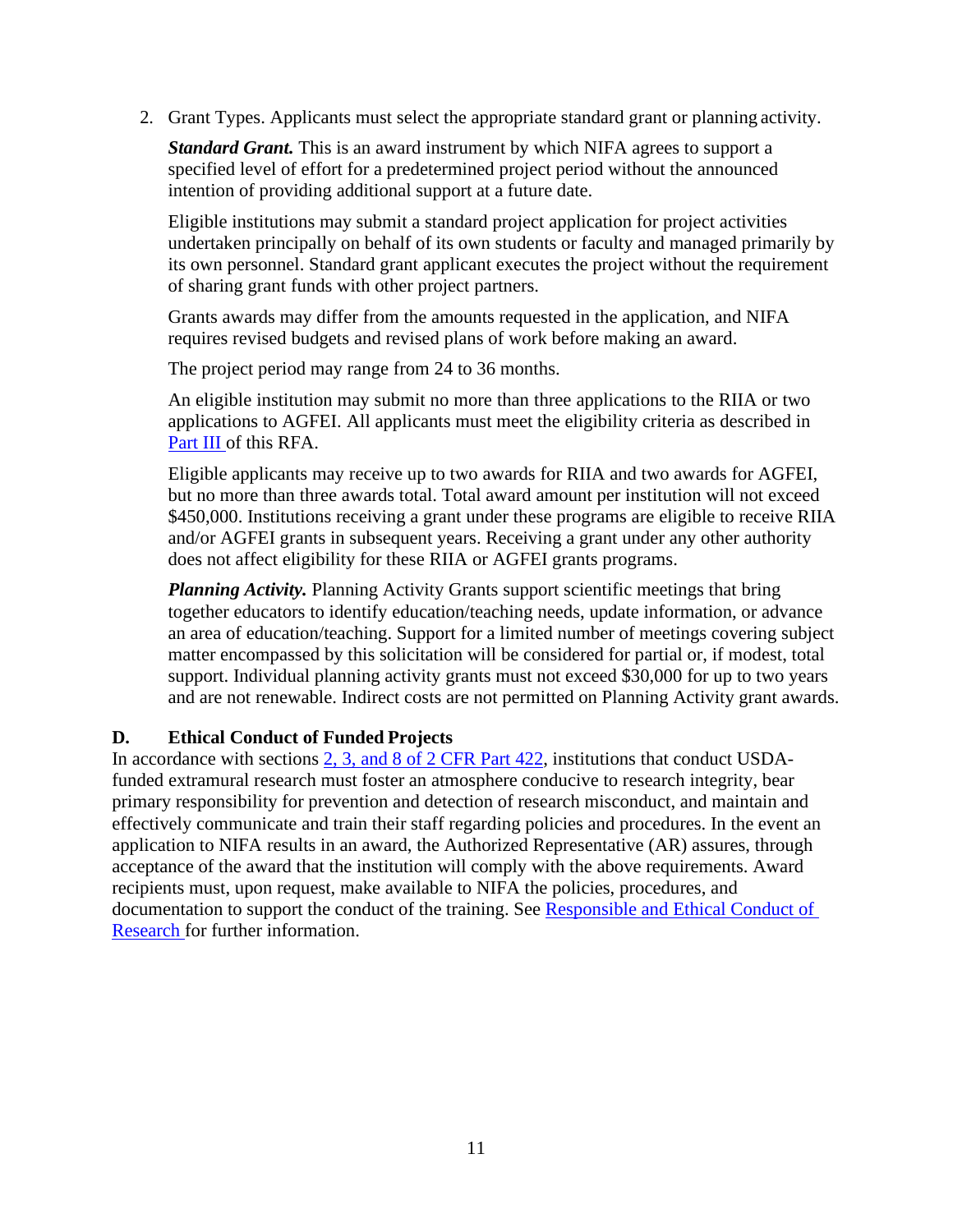# <span id="page-11-0"></span>**PART III. ELIGIBILITY INFORMATION**

# <span id="page-11-1"></span>**A. Eligibility Requirements**

Applicants for the RIIA and AGFEI program must meet all the requirements discussed in this RFA. Failure to meet the eligibility criteria by the application deadline may result in exclusion from consideration or, preclude NIFA from making an award. For those new to Federal financial assistance, NIFA's [Grants Overview p](https://nifa.usda.gov/resource/grants-overview)rovides highly recommended information about grants and other resources to help understand the Federal awards process.

- 1. *Individual Institutions.* For the purposes of the RIIA program, an eligible institution is an institution of higher education, as defined in section 101(a) of the [Higher Education Act](http://uscode.house.gov/view.xhtml?req=(title%3A20%20section%3A1001%20edition%3Aprelim)%20OR%20(granuleid%3AUSC-prelim-title20-section1001)&f=treesort&edition=prelim&num=0&jumpTo=true) [of 1995 \(20 U.S.C. 1001\(a\)\);](https://uscode.house.gov/view.xhtml?req=(title:20%20section:1001%20edition:prelim)%20OR%20(granuleid:USC-prelim-title20-section1001)&f=treesort&edition=prelim&num=0&jumpTo=true) is located at an Insular Area; and has a demonstrable capacity to carry out teaching and extension programs in the food and agricultural sciences. All public or non-profit 2-year and 4-year accredited institutions of higher education that offer certificate/degree programs in the food and agricultural sciences are eligible. For the purposes of the AGFEI Program, only individual land-grant colleges and universities, and other institutions that have secured land-grant status through Federal legislation, and which are located at Insular Areas are eligible for awards under this RFA as individual applicants. The eight Insular Areas are:
	- a. American Samoa,
	- b. the Commonwealth of the Northern Mariana Islands,
	- c. the Commonwealth of Puerto Rico,
	- d. the Federated States of Micronesia,
	- e. Guam,
	- f. the Republic of the Marshall Islands,
	- g. the Republic of Palau, and
	- h. the United States Virgin Islands
- 2. *Branch Institutions of a Territory University System.* For the purposes of the RIIA and AGFEI programs, the individual branches of a territory university system that are separately accredited as degree-granting institutions are treated as separate, individual institutions eligible to apply for and receive awards, provided they otherwise satisfy the definition of "eligible institution" as specified above.
- 3. *Independent Branch Campuses.* Independent branch campuses of individual institutions may apply for and receive grant awards under this program, provided that they otherwise satisfy the definition of "eligible institution" as specified above.
- 4. *Certification of Eligibility.* At the time of application, each primary applicant will be required to demonstrate or certify that it is an eligible institution as defined by this RFA. A non-Land Grant institution must submit a letter signed by the institution's Authorized Representative (AR) certifying that it meets the requirements of an "eligible institution" as defined above. The AR must also certify the institution, or parent institution in the case of an independent branch campus.
	- a. Admits as regular students only persons having a certificate of graduation from a school providing secondary education, or the recognized equivalent of such a certificate.
	- b. Is legally authorized by the Territory in which it is located to provide a program of education beyond secondary education.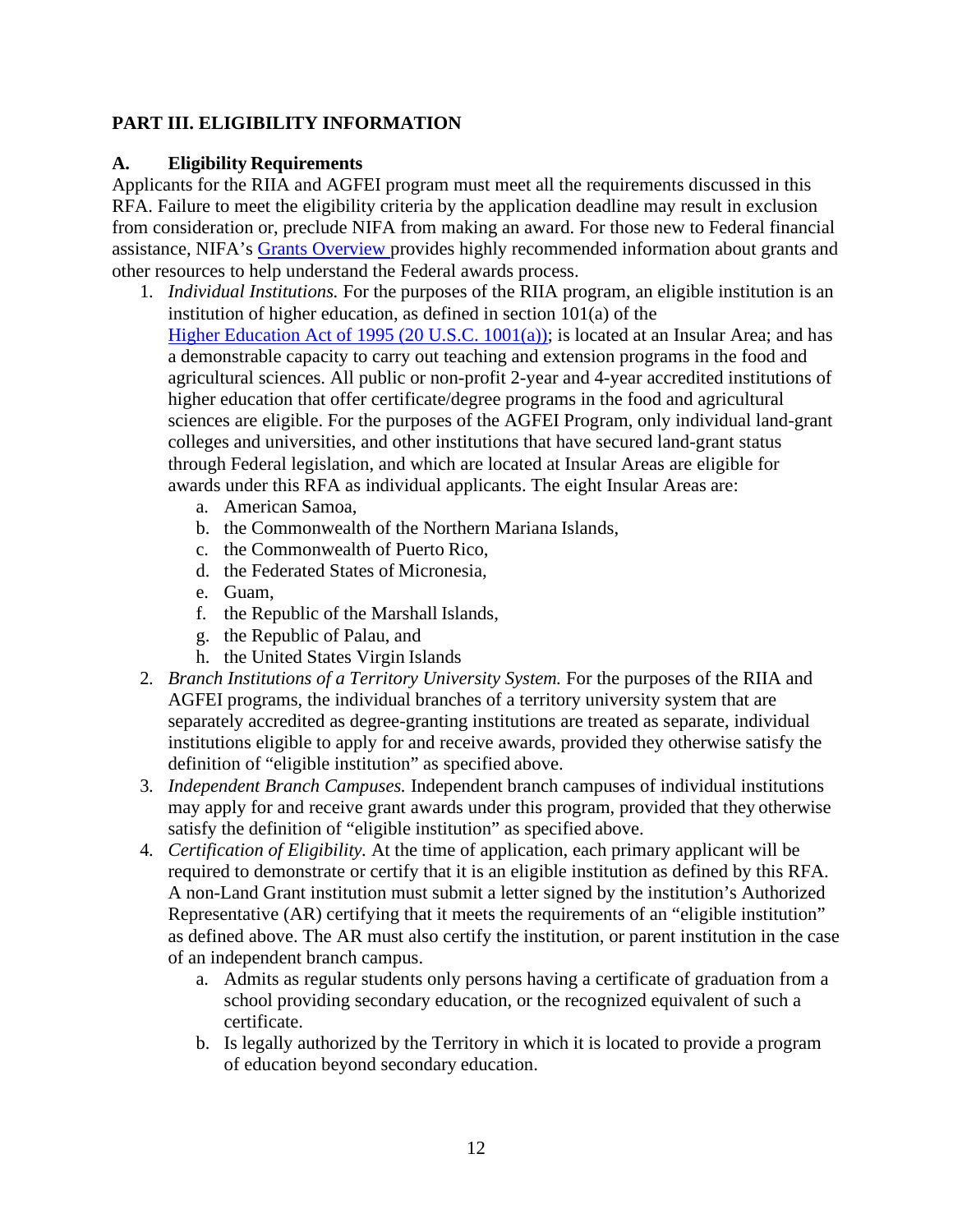- c. Provides an educational program for which the institution awards a bachelor's degree or provides not less than a 2-year program that is acceptable for full credit toward such a degree.
- d. Is a public or other nonprofit institution; and is accredited by a nationally recognized accrediting agency or association, or if not so accredited, is an institution that has been granted pre-accreditation status by such an agency or association that has been recognized by the Secretary for the granting of preaccreditation status, and the Secretary has determined that there is satisfactory assurance that the institution will meet the accreditation standards of such an agency or association within a reasonable time.

Eligibility documentation must be submitted as part of the applicant's Project Narrative. See [Part](#page-13-2) [IV § B, Field 8](#page-13-2) of this RFA.

*Duplicate or Multiple Submissions* – duplicate or multiple submissions are not allowed. NIFA will disqualify both applications if an applicant submits duplicate or multiple submissions. For those new to Federal financial assistance, NIFA's [Grants Overview p](https://nifa.usda.gov/resource/grants-overview)rovides highly recommended information about grants and other resources to help understand the Federal awards process.

## <span id="page-12-0"></span>**B. Cost Sharing or Matching**

*No Match Required* – The RIIA and AGFEI programs have *NO* matching requirement. NIFA will not factor matching resources into the review process as an evaluation criterion.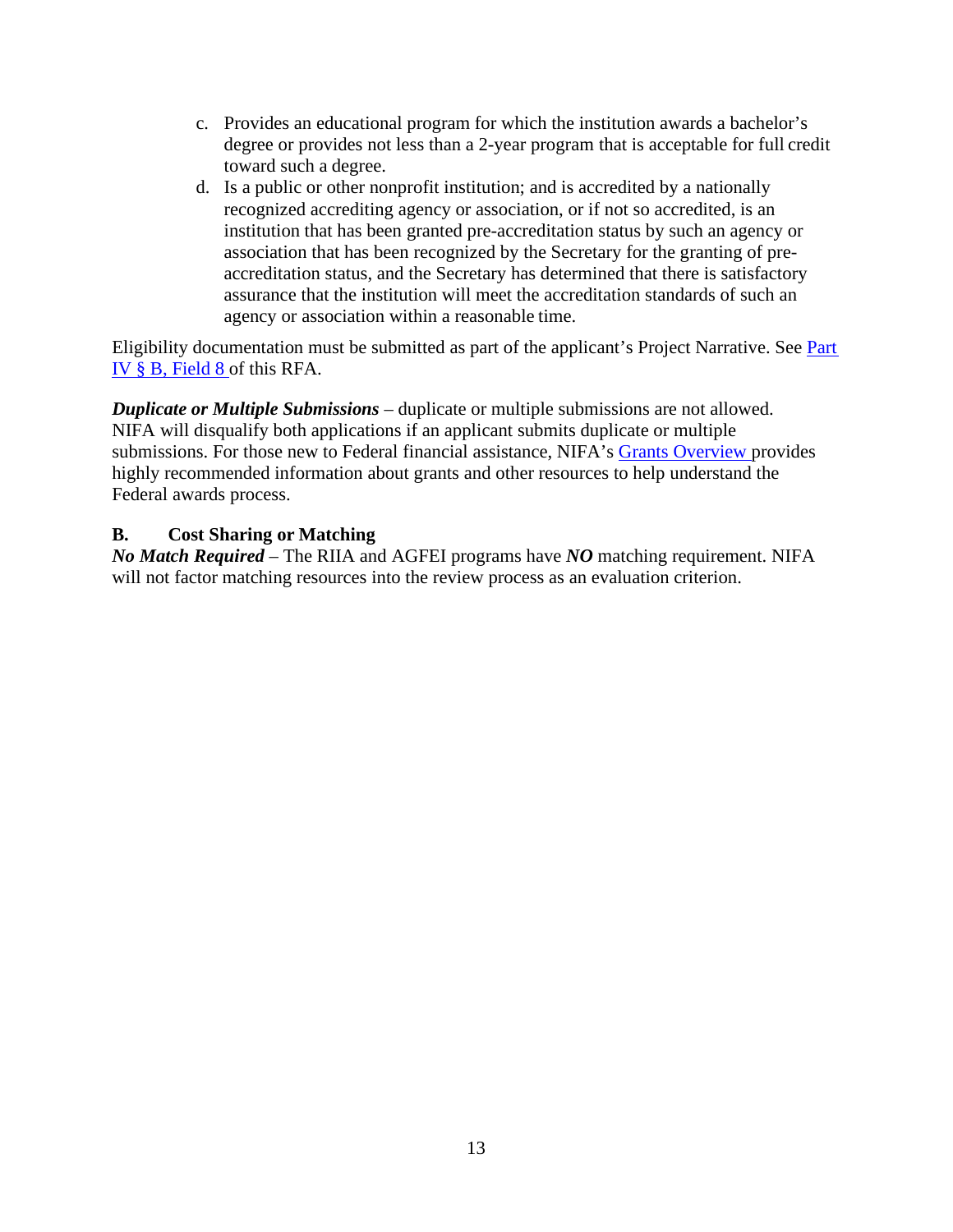# <span id="page-13-0"></span>**PART IV. APPLICATION AND SUBMISSION**

# <span id="page-13-1"></span>**A. Method of Application**

Applicants must apply to this RFA electronically; no other method or response is accepted. The electronic application for this RFA and additional resources are available on [Grants.gov](https://www.grants.gov/) and [Grants 101.](https://www.grants.gov/web/grants/learn-grants/grants-101/pre-award-phase.html/) **Table 3** provides instructions on how to obtain an electronic application. **Part II § 1** of the [NIFA Grants.gov Application Guide \(](https://apply07.grants.gov/apply/opportunities/instructions/PKG00249520-instructions.pdf)Application Guide) contains detailed information regarding the [Grants.gov r](https://www.grants.gov/)egistration process.

| <b>Steps</b>                      | <b>Action</b>                                                                                                                 |
|-----------------------------------|-------------------------------------------------------------------------------------------------------------------------------|
| Step One:<br>Register             | New Users to Grants.gov must register early with Grants.gov prior to<br>submitting an application (Register Here).            |
| Step Two:<br>Download<br>Adobe    | Download and Install Adobe Reader (see Adobe Software<br>Compatibility for basic system requirements)                         |
| Step Three: Find<br>Application   | Using this funding opportunity number USDA-NIFA-<br>RIGP-007856, search for application here: Opportunity Package.            |
| Step Four:<br>Assess<br>Readiness | Contact an AR prior to starting an application to assess the<br>organization's readiness to submit an electronic application. |

# <span id="page-13-3"></span>**Table 3.** Steps to Obtain Application Materials

# <span id="page-13-4"></span>**Table 4**: Help and Resources

| <b>NIFA</b>                           |
|---------------------------------------|
| Email: policy@usda.gov                |
| Key Information: Business hours:      |
| Monday thru Friday, 7a.m. - 5p.m. ET, |
| except federal holidays               |
|                                       |
|                                       |
|                                       |
|                                       |
|                                       |
|                                       |

# <span id="page-13-2"></span>**B. Content and Form of the Application**

The [Application Guide i](https://apply07.grants.gov/apply/opportunities/instructions/PKG00249520-instructions.pdf)s part of the corresponding application package for this RFA. The RFA overrides the [Application Guide i](https://apply07.grants.gov/apply/opportunities/instructions/PKG00249520-instructions.pdf)f there is a discrepancy between the two documents. NIFA will accept subsequent submissions to an application until the application deadline. However, applicants that do not meet the application requirements, to include partial applications, risk being excluded from NIFA's review. NIFA will assign a proposal number to all applications that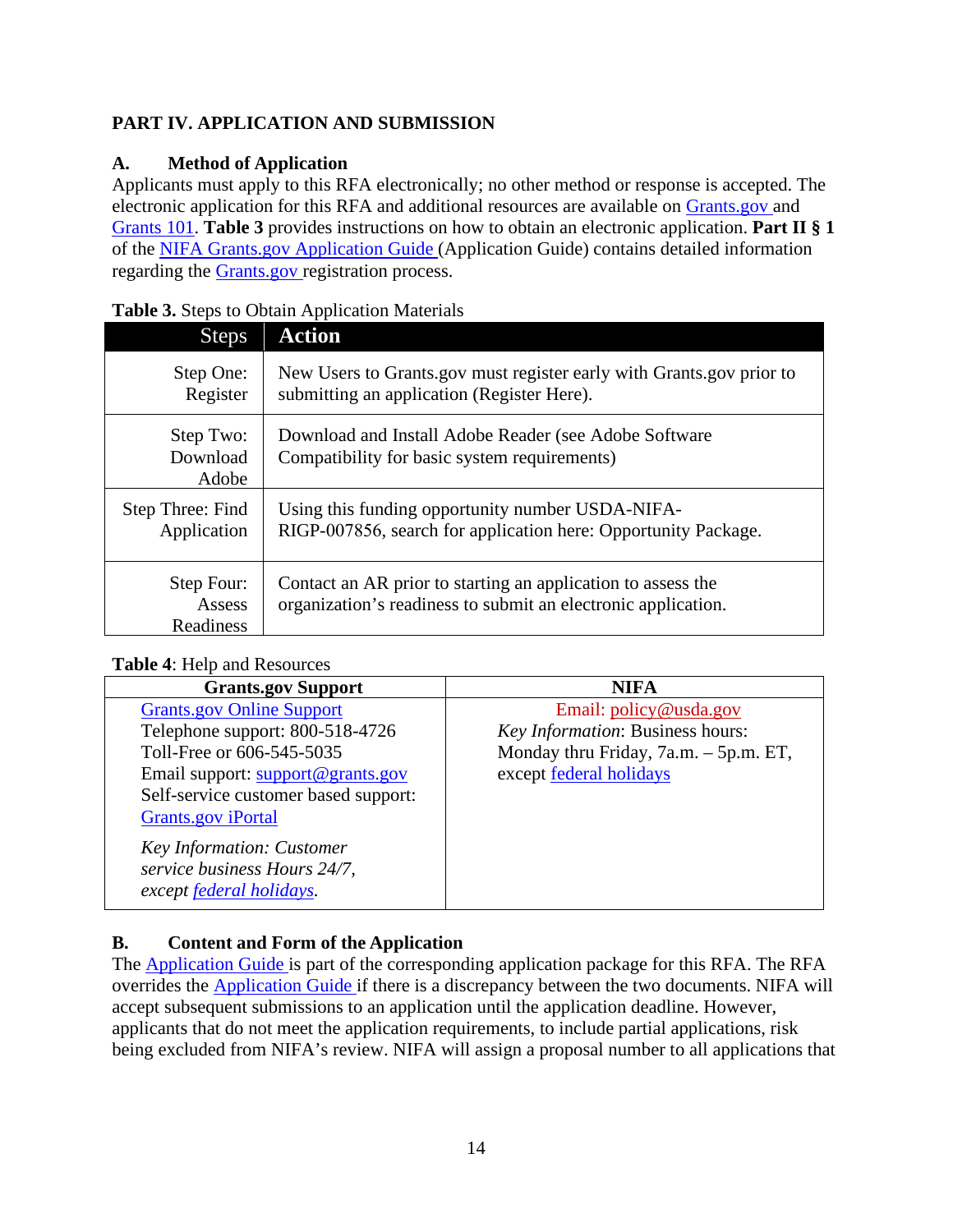meet the requirements of this RFA. Applicants must refer to the proposal number when corresponding with NIFA. **Table 5** outlines other key instructions for applicants.

| <b>Instruction</b>                                                                                                                     | References (All references are<br>to the Application Guide) |  |  |  |  |  |
|----------------------------------------------------------------------------------------------------------------------------------------|-------------------------------------------------------------|--|--|--|--|--|
| Attachments must be in a portable document<br>format (PDF) format.                                                                     | Part III § 3                                                |  |  |  |  |  |
| Check the manifest of submitted files to<br>verify attachments are in the correct format.                                              | Part III $\S$ 6.1                                           |  |  |  |  |  |
| Conduct an administrative review of the<br>application before submission.                                                              | Part VII and                                                |  |  |  |  |  |
| Follow the submission instructions.                                                                                                    | Part IV $\S 1.5$                                            |  |  |  |  |  |
| Provide an accurate email address, where designated,<br>on the SF-424 R&R.                                                             | Part IV $\S$ 1.5                                            |  |  |  |  |  |
| Contact the <b>Grants</b> gov helpdesk for technical<br>support, and keep a record of the correspondence.                              | N/A                                                         |  |  |  |  |  |
| Contact NIFA if applicant does not receive<br>correspondence from NIFA regarding an<br>application within $30$ days of the application | N/A                                                         |  |  |  |  |  |

<span id="page-14-0"></span>

| <b>Table 5:</b> Key Application Instructions |  |
|----------------------------------------------|--|
|----------------------------------------------|--|

*SF 424 R&R Cover Sheet*. See **Part V § 2** and **Part V § 2.17**of the [Application Guide](https://apply07.grants.gov/apply/opportunities/instructions/PKG00249520-instructions.pdf) for the required certifications and assurances.

## *SF 424 R&R Project/Performance Site Location(s)*. See **Part V § 3** of the [Application Guide.](https://apply07.grants.gov/apply/opportunities/instructions/PKG00249520-instructions.pdf)

## **R&R Other Project Information Form. See Part V § 4 of the [Application Guide.](https://apply07.grants.gov/apply/opportunities/instructions/PKG00249520-instructions.pdf)**

- 1. Field 7. Project Summary (PS)/Abstract. The PS must not exceed 250 words and must show how the project goals align with the project goals of the RIIA and AGFEI programs. See **Part V § 4.7** of the [Application Guide f](https://apply07.grants.gov/apply/opportunities/instructions/PKG00249520-instructions.pdf)or instructions and suggested templates.
- 2. Field 8. Project Narrative (PN). The PN must not exceed 18 *1.5 spaced* pages of written text and up to 5 *1.5 spaced* additional pages for figures and tables (the font size for tables should be no smaller than 11 points, Times New Roman). The page limits outlined here ensure fair and equitable competition. Appendices to the PN are allowed if they are directly germane to the proposed project. Do not add appendices to circumvent the page limit. The PN must include all of the following:
	- a. **Potential for Advancing the Quality of Education; Significance of theProblem**;
		- i. *Identification of Educational Problem and Project Impact.* Briefly state the following: (1) the specific instructional problem/challenge (or opportunity) to be addressed; (2) the anticipated project audience; and (3) the project'starget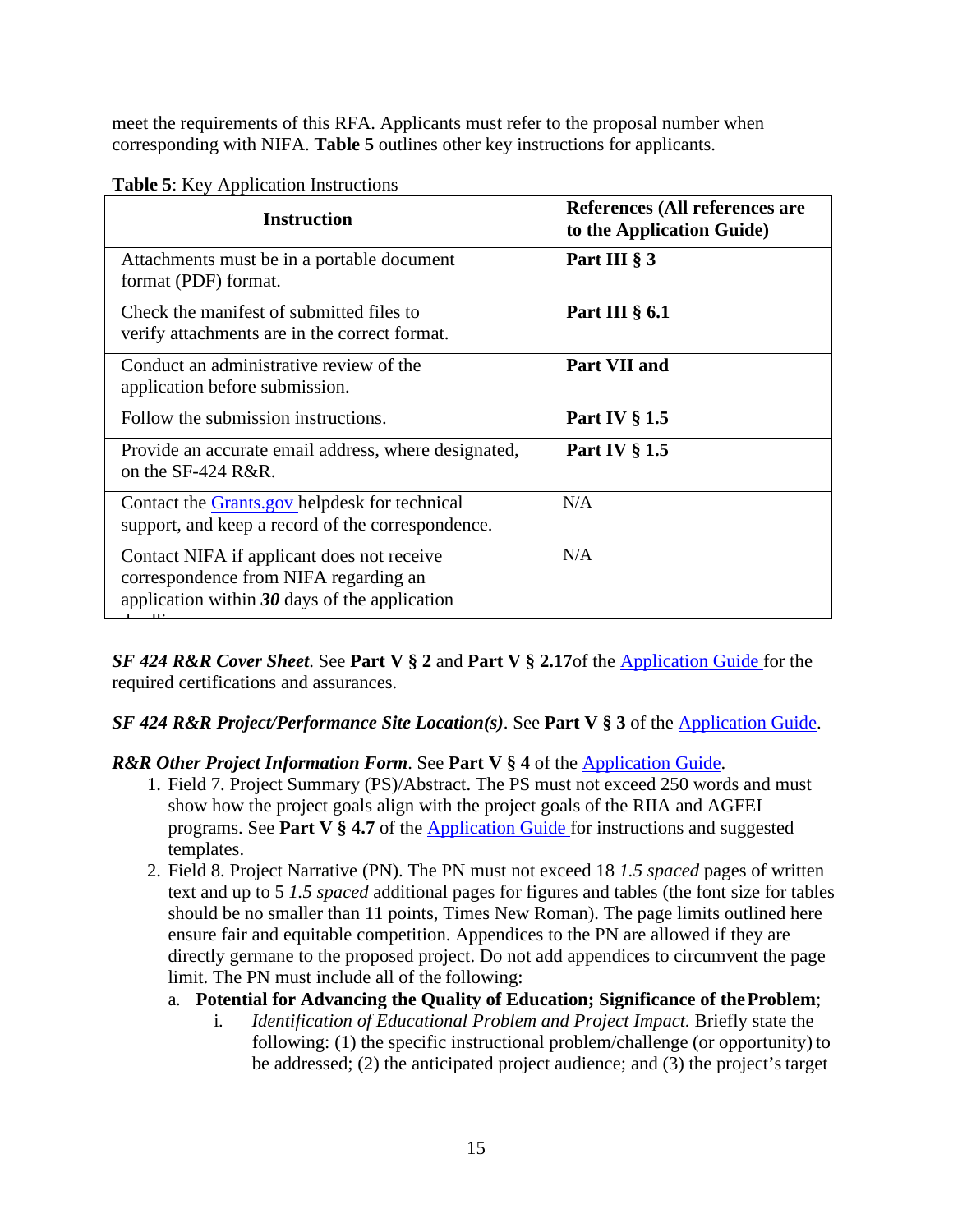objectives (what change in education is proposed?) and its anticipated, overall impact on improving the quality of food and agricultural sciences education.

- ii. *Project Justification.* Summarize the body of knowledge justifying the need for the proposed project. Discuss how the project's Educational Need Area (Part II  $\S$  C(1)) will be of value at the State, regional, national, or international level(s), and where applicable, how it will improve the food and agricultural science capabilities of students. Describe any previously funded projects, ongoing or recently completed, that are related to the proposed project.
- iii. *Institutional Long-range Goals*. Explain how the project will help satisfy the institution/organization's high-priority objectives, or how the project is linked to and supported by the institution/organization's strategic plan.
- iv. *Innovation.* Describe the proposal's creative approach to improving the quality of food and agricultural sciences education, solving an educational problem, or promoting programs that advance equal opportunity for all students. Using either actual experiences or literature background information, show why this approach was chosen.
- v. *Multidisciplinary and/or Problem-based Focus.* Indicate how the project is relevant to multiple disciplines in food and agricultural sciences education and how the project will enhance students' understanding of complex agricultural systems. Also, discuss whether the project may be adapted by, or serve as a model for other institutions.

## **b. Proposed Approach and Cooperative Linkages**

- i. *Plan of Operation and Methodology.* Describe procedures for accomplishing the objectives of the project. Describe plans for management of the project to ensure its proper and efficient administration. Describe the way in which resources and personnel will be used to conduct the project.
- ii. *Timetable.* Identify all important project milestones (performance targets that indicate when project goals will be met) and dates as they relate to project start-up, execution, evaluation, dissemination, and closeout.
- iii. *Products, Results and Measurable Outputs.* Outline the expected products, results, measurable outputs, and their outcome (impact) on strengthening food and agricultural sciences education. **This is optional for Planning Activity grant applications**.

**Note:** *Make sure to differentiate among the three terms*: (1) "Products" may be actual items or services acquired with funds, e.g., "…developed three, new Web-based courses"; (2) "Results" are accomplishments related to the products, e.g., "...additional course materials now available online to reinforce student learning during non-classroom hours"; and (3) "Impacts" are the benefits to your audience. Impacts are the consequences of your project and the most critical elements in your Evaluation Plan. They are a measure of the results by comparison to what might have happened in the absence of the funded project, e.g., "…an observed, overall increase in student learning based upon 8% higher average test scores of those students who both attended class and used the supplemental, Web-based course materials".

iv. *Evaluation Plan.* All RIIA projects must have an Evaluation Plan thatincludes both a strategy for monitoring the project as it evolves (to provide feedback to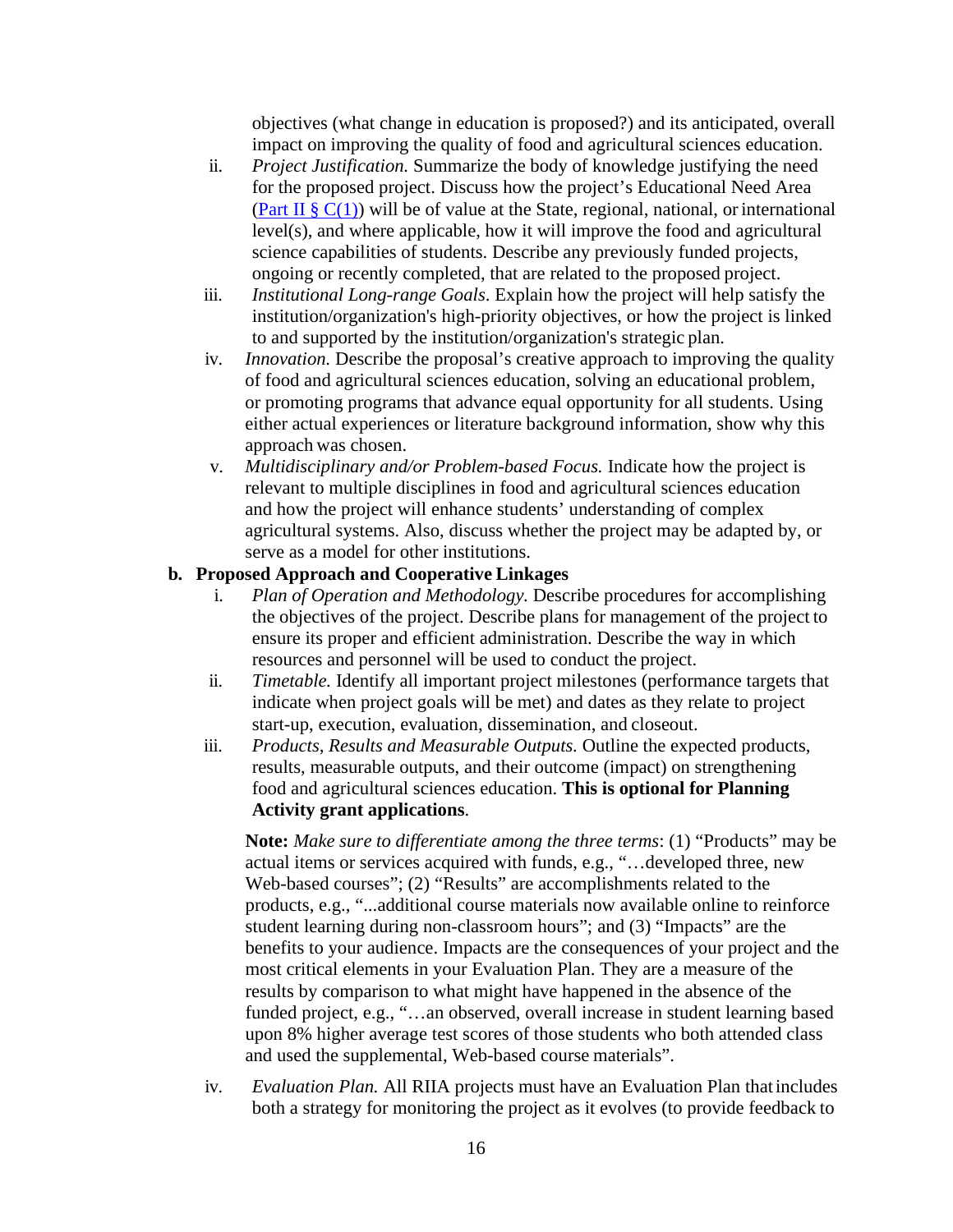guide these efforts), as well as a strategy for evaluating the effectiveness of the project. Grantees are encouraged to obtain an independent evaluator to secure appropriate documentation of the project's outcomes and impacts. As a guide, up to 10% of the grant funds may be used to support this purpose.

- v. *Dissemination Plans.* The application must document how project accomplishments (products, results and impacts…etc.) will be published or otherwise disseminated to the broadest extent throughout the academic community. This may include educational journals or other professional discipline publications, and presentations at regional or international conferences and workshops, including the RIIA Project Directors' Meeting. Discuss the institution/organization's commitment to disseminate project results and products and the potential for institutionalization. Identify target audiences and explain methods of communication. *This is optional for Planning Activity grant applications*.
- vi. *Partnerships and Collaborative Efforts.* Explain how the project will maximize partnership and collaborative efforts to strengthen food and agricultural sciences education (e.g., involvement of faculty in related disciplines at the same institution, or cooperative activities with business or industry). Provide evidence, via letters from the parties involved in the partnership or collaborative arrangement

## c. **Institutional Capability and Capacity Building**;

- i. *Institutional/Organizational Commitment and Capability.* Demonstrate that the program administration is committed to this project and has the capability to ensure its completion.
- ii. *Institutional/Organizational Resources.* Document the necessary institutional/organizational resources (administrative, facilities, equipment, and/or materials), and other appropriate resources, that will be made available to the project. Demonstrate how these resources, when combined with the support requested from USDA, will be adequate to carry out the activities of the project.
- iii. *Academic Enhancement.* Document how this project will improve and strengthen teaching at the institution (including any partner institutions/organizations). Include how any project performance target(s) identified above (2.b., Timetable) will be incorporated into academic instruction at the institution. Discuss how the benefits to be derived from the project will transcend the applicant institution/organization or the grant period.
- iv. *Continuation Plans.* Discuss the likelihood of, or specific plans for, continuation or expansion of the project beyond the period of USDA support. Describe how the institution's/organization's long-range budget or academic plan provides for the realistic continuation or expansion of the initiative undertaken by this project after the grant period ends. Explain the plans for eventual self-support built into the project, and the plans to institutionalize the program if it is successful. Describe any indications of other continuing non-Federal support. Provide details of the expected outcomes, and the targeted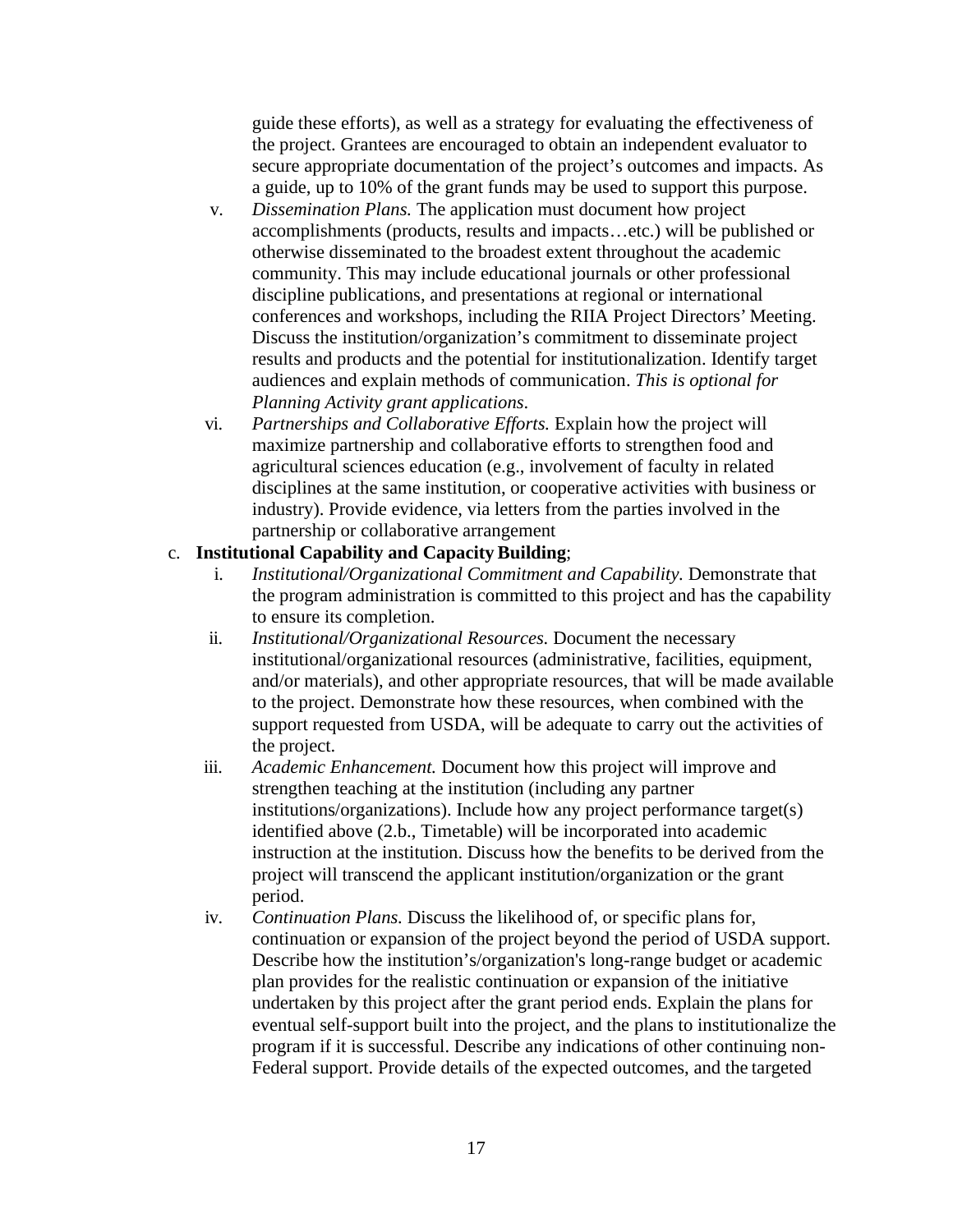audience that would benefit from the continuation of this project. *This is optional for Planning Activity grant applications.*

d. **Key Personnel**. Discuss the adequacy and specific attributes and project responsibilities of each key person associated with the project. Also include the background and qualifications of those personnel who will be responsible for assessing project results and administering the project evaluation and reporting process.

## e. **Budget and Cost-effectiveness**;

- i. *Budget.* In addition to the separate, required budget forms and budget justification, discuss how the budget specifically supports the proposed project activities. Explain how such budget items as professional or technical staff time and salary, travel, equipment, etc., are necessary and reasonable to achieve project objectives. Justify that all funds requested from USDA are allocated adequately between the applicant and any collaborating institution/organization(s) and will be appropriate to carry out the activities of the project. If the application addresses more than one Educational Need Area (see Part II §  $C(1)$ ), you must include estimates of the proportion of the funds requested from USDA that will support each respective area.
- ii. *Cost-effectiveness.* Justify the project's cost-effectiveness. Show how the project maximizes the use of limited resources, optimizes educational value for the dollar, achieves economies of scale, or leverages additional funds. For example, discuss how the project has the potential to generate a critical mass of expertise and activity focused on a need area
- 3. Field 12, Add Other Attachments. See **Part V § 4.12** of the [Application](https://apply07.grants.gov/apply/opportunities/instructions/PKG00249520-instructions.pdf) Guide.

*Response to Previous Review – PDF Attachment. 1 Page Limit.* Title the attachment as 'Response to Previous Review' in the document header and save file as

'ResponsetoPreviousReview'. This requirement only applies to "Resubmitted Applications" as described under **Part II, B.**, "Types of Applications". PDs must respond to the previous review panel summary on **no more than one page**, titled, "RESPONSE TO PREVIOUS REVIEW". If desired, additional comments may be included in the text of the Project Narrative, subject to the page limitations of that section.

*Expected Outcomes – PDF Attachment.* Title the attachment "Expected Outcomes" in the document header and save file as "ExpectedOutcomes." Please use a format, similar to what is provided below, to submit expected outcomes and attach it as the last page of the application. This data will be requested when a grant is recommended for an award. A fillable version of this document can be also found at [Recommended Format for Submitting Expected Outcomes.](https://nifa.usda.gov/resource/recommended-format-submitting-expected-impacts)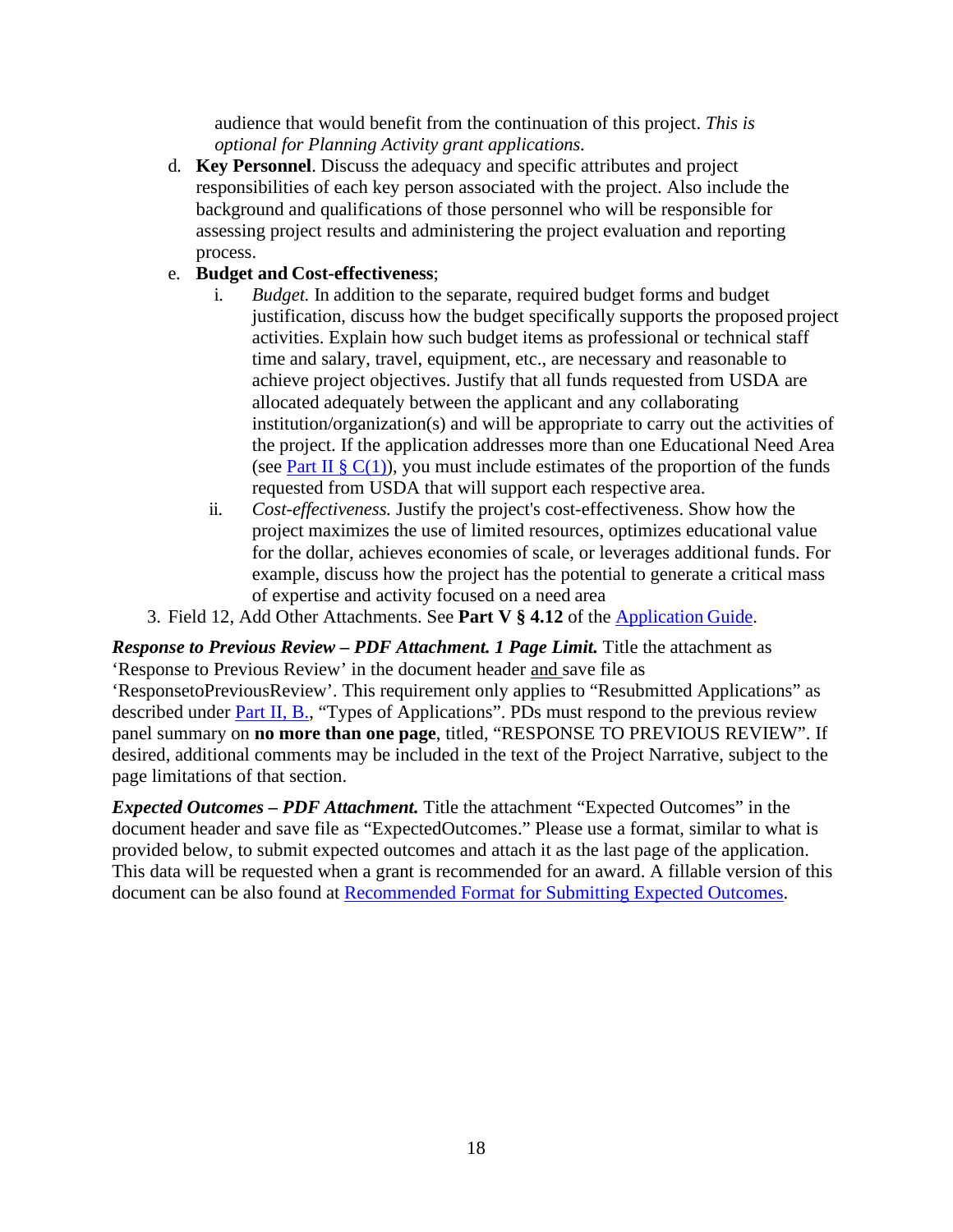### <span id="page-18-0"></span>**Figure 1.** Expected Outcomes

|    |                     |            |                                                                                                                                                                                                                         |                                                         |  | Primary Project Function: (Choose one) |                  |  |                    |
|----|---------------------|------------|-------------------------------------------------------------------------------------------------------------------------------------------------------------------------------------------------------------------------|---------------------------------------------------------|--|----------------------------------------|------------------|--|--------------------|
|    |                     |            |                                                                                                                                                                                                                         |                                                         |  |                                        |                  |  |                    |
|    | <b>EDUCATION:</b>   |            |                                                                                                                                                                                                                         | <b>EXTENSION:</b>                                       |  |                                        | <b>RESEARCH:</b> |  |                    |
|    |                     |            |                                                                                                                                                                                                                         | DATA FOR MSI PROGRAMS: 1890s, HSI, 1994s, ANNH, Insular |  |                                        |                  |  |                    |
|    |                     |            |                                                                                                                                                                                                                         |                                                         |  |                                        |                  |  |                    |
|    |                     |            |                                                                                                                                                                                                                         | Total expected impact during entire grant period        |  |                                        |                  |  | Expected<br>Number |
| 1. |                     |            | Number of farmers/community members to be served, for example, provided with training and/or new information                                                                                                            |                                                         |  |                                        |                  |  |                    |
|    |                     |            | regarding markets, technology, production practices, etc.                                                                                                                                                               |                                                         |  |                                        |                  |  |                    |
| 2. | period              |            | Number of products to be developed for the education and training of students through grant funds during the project                                                                                                    |                                                         |  |                                        |                  |  |                    |
|    |                     |            | 2-A. curricula, academic programs                                                                                                                                                                                       |                                                         |  |                                        |                  |  |                    |
|    |                     |            | 2-B. recruitment/retention programs                                                                                                                                                                                     |                                                         |  |                                        |                  |  |                    |
|    |                     |            | 2-C. teaching or educational materials, distance education capability, experiential learning opportunities                                                                                                              |                                                         |  |                                        |                  |  |                    |
| 3. |                     |            | Number of faculty supported by this grant for professional development during the grant period: participation in<br>sabbaticals, workshops, conferences, etc.                                                           |                                                         |  |                                        |                  |  |                    |
| 4. |                     |            | Number of students who will indirectly benefit from the products produced from the grant during the grant period (i.e.,                                                                                                 |                                                         |  |                                        |                  |  |                    |
|    |                     |            | using the curriculum/instrumentation, enrolled in the program, recruited or retained but not paid by the grant using                                                                                                    |                                                         |  |                                        |                  |  |                    |
|    |                     |            | scholarships, fellowships and assistantships).                                                                                                                                                                          |                                                         |  |                                        |                  |  |                    |
| 5. |                     |            | Number of male students to be directly supported by this grant (i.e., scholarships, fellowships, assistantships, internships<br>included as a cost in your project budget) for undergraduate or post-graduate education |                                                         |  |                                        |                  |  |                    |
| 6. |                     |            | Number of underrepresented <sup>1</sup> male students to be supported during the grant period (Provide the best estimate based on                                                                                       |                                                         |  |                                        |                  |  |                    |
|    | past experience)    |            |                                                                                                                                                                                                                         |                                                         |  |                                        |                  |  |                    |
| 7. |                     |            | Number of female students to be directly supported by this grant (i.e., scholarships, fellowships, assistantships, internships                                                                                          |                                                         |  |                                        |                  |  |                    |
|    |                     |            | included as a cost in your project budget) for undergraduate or post-graduate education                                                                                                                                 |                                                         |  |                                        |                  |  |                    |
| 8. | on past experience) |            | Number of underrepresented <sup>1</sup> female students to be supported during the grant period (Provide the best estimate based                                                                                        |                                                         |  |                                        |                  |  |                    |
| 9. |                     |            | Number of students supported by this grant (i.e., scholarships, fellowships, assistantships) who are pursuing their degree                                                                                              |                                                         |  |                                        |                  |  |                    |
|    |                     |            | 9-A. Two year or other certificates                                                                                                                                                                                     |                                                         |  |                                        |                  |  |                    |
|    |                     |            | 9-B. Undergraduate or other 4 year degrees                                                                                                                                                                              |                                                         |  |                                        |                  |  |                    |
|    |                     |            | 9-C. Master's degree                                                                                                                                                                                                    |                                                         |  |                                        |                  |  |                    |
|    |                     |            | 9-D. Ph.D. degree                                                                                                                                                                                                       |                                                         |  |                                        |                  |  |                    |
|    |                     |            | 9-E. Postdoctoral training                                                                                                                                                                                              |                                                         |  |                                        |                  |  |                    |
|    |                     |            | 10. Number of students who will be supported by this grant on an internship or other experiential learning opportunity                                                                                                  |                                                         |  |                                        |                  |  |                    |
|    |                     | university | 10-A. Domestic experiences, with a government or non-governmental organization that is not affiliated with your                                                                                                         |                                                         |  |                                        |                  |  |                    |
|    |                     |            | 10-B. International experiences, including study abroad, educational travel longer than a month, etc.                                                                                                                   |                                                         |  |                                        |                  |  |                    |
|    |                     |            | iunderrepresented = those whose representation among food, agriculture, patural resources and buman sciences professionals is                                                                                           |                                                         |  |                                        |                  |  |                    |

#### **Recommended Format for Submitting Expected Outcomes**

disproportionately less than their proportion in the general population as indicated in standard statistical references, or as documented on a case-by-case basis by national survey data (e.g. the U.S. Department of Education's Digest of Education Statistics, U.S. Department of Agriculture's Food and Agricultural Education Information Systems, etc.).

Note

- 1. Please provide your best estimate based on past experiences, graduation rates, retention rates, etc.
- 2. Number of underrepresented students to be supported during the grant period (questions #6 and #8) should be less than or equal to
- total number of students supported by the grant (questions #5 and #7).
- 3. Response to question #9 should be the sum of 9-A through 9-E; Response to question #6 should be the sum of 10-A and 10-B.

*R&R Senior/Key Person Profile (Expanded)*. See **Part V § 5** of the [Application Guide f](https://apply07.grants.gov/apply/opportunities/instructions/PKG00249520-instructions.pdf)or profile requirements, details about the biographical sketch, and suggested support templates.

*R&R Personal Data*. This information is voluntary and is not a precondition of award (see **Part V § 6** of the [Application Guide\)](https://apply07.grants.gov/apply/opportunities/instructions/PKG00249520-instructions.pdf).

### *R&R Budget*. See **Part V § 7** of the [Application Guide.](https://apply07.grants.gov/apply/opportunities/instructions/PKG00249520-instructions.pdf)

1. Match – If an applicant concludes that the matching requirements described under  $Part III$ [§ B o](#page-12-0)f this RFA is not applicable to them; the applicant must include an explanation of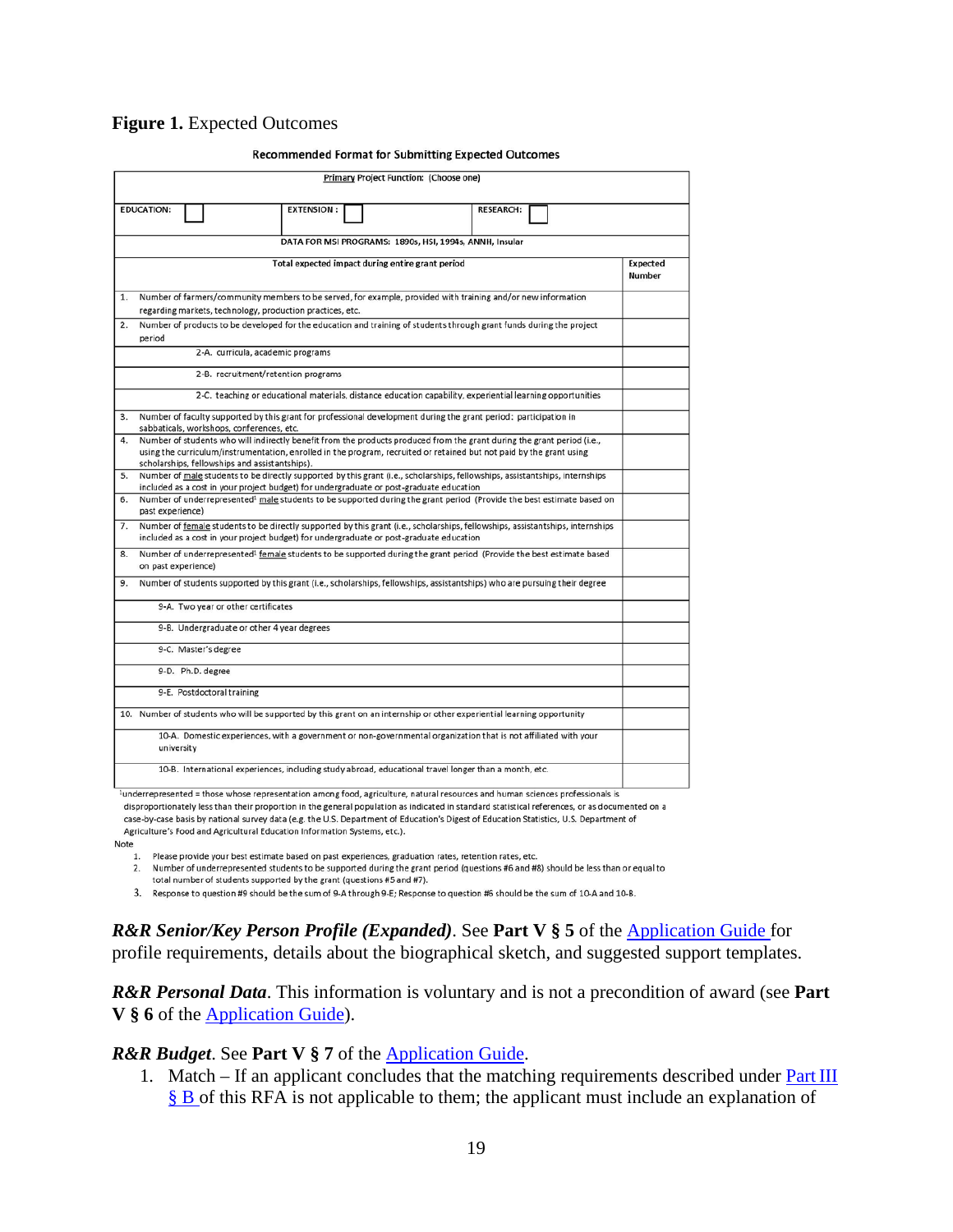their conclusion in the *budget justification*. NIFA will consider this justification when determining final matching requirements or if required matching can be waived. NIFA retains the right to make final determinations regarding matching requirements. Grants that require matching funds as specified under **Part III**  $\S$  **B** of this RFA must list in their *budget justification* the matching sources, the identification of the entity(ies) providing the match, and the total pledged amount. A written verification of commitments of matching support (a pledge agreement) is not required. However, applicants are subject to the documentation, valuing and reporting requirements, as specified in [2 CFR Part 200, "Uniform Administrative Requirements, Cost Principles,](https://www.ecfr.gov/cgi-bin/text-idx?SID=39448527cdd5ebd0a063b91b8b44f0f5&mc=true&node=pt2.1.200&rgn=div5) [and Audit Requirements for Federal Awards \(the Uniform Guidance\),](https://www.ecfr.gov/cgi-bin/text-idx?SID=39448527cdd5ebd0a063b91b8b44f0f5&mc=true&node=pt2.1.200&rgn=div5)" and [7 CFR 3430,](https://ecfr.io/Title-07/pt7.15.3430) ["Competitive and Noncompetitive Non-Formula Federal Assistance Programs –](https://ecfr.io/Title-07/pt7.15.3430) General [Award Administrative](https://ecfr.io/Title-07/pt7.15.3430) Provisions."

2. Indirect costs (IDC) – See Part IV  $\S$  C of this RFA for funding restrictions regarding indirect cost, and **Part V 7.9** of the [Application Guide f](https://apply07.grants.gov/apply/opportunities/instructions/PKG00249520-instructions.pdf)or additional information.

*Data Management Plan*. A DMP is required for this program. Applicants should clearly articulate how the project director (PD) and co-PDs plan to manage and disseminate the data generated by the project. The DMP will be considered during the merit review process (see [Part](#page-21-2) [V § B o](#page-21-2)f this RFA, [Part III § 3.1 of the Application Guide a](https://apply07.grants.gov/apply/opportunities/instructions/PKG00249520-instructions.pdf)nd [NIFA's Data Management Plan\)](https://nifa.usda.gov/resource/data-management-plan-nifa-funded-research-projects).

# **Supplemental Information Form. See Part VI § 1 of the [Application](https://apply07.grants.gov/apply/opportunities/instructions/PKG00249520-instructions.pdf) Guide.**

- 1. Field 2. Program to which the applicant is applying. Enter the program name Resident Instruction Grants Program for Institutions of Higher Education in Insular Areas), and the program code (i.e., "AA-Q"). The AGFEI program will share the RIIA program code for this fiscal year. **Note that accurate entry of the program code is very important for proper and timely processing of an application**. Accurate entry is critical.
- 2. Field 8. Conflict of Interest List. See **Part VI § 1.8** of the [Application](https://apply07.grants.gov/apply/opportunities/instructions/PKG00249520-instructions.pdf) Guide.

*Representations Regarding Felony Conviction and Tax Delinquent Status for Corporate Applicants*. This is required for corporate applicants. See **Part VI § 2** of the [Application Guide](https://apply07.grants.gov/apply/opportunities/instructions/PKG00249520-instructions.pdf) for a description of the term, "corporation."

# <span id="page-19-0"></span>**C. Funding Restrictions**

*Indirect Cost (IDC) not to exceed 30 percent of Total Federal Funds Awarded (TFFA) of the recipient*. Section 1462(a) and (c) of the [National Agricultural Research, Extension, and](http://uscode.house.gov/view.xhtml?req=(title%3A20%20section%3A1001%20edition%3Aprelim)%20OR%20(granuleid%3AUSC-prelim-title20-section1001)&f=treesort&edition=prelim&num=0&jumpTo=true) [Teaching Policy Act of 1977 \(NARETPA\) l](http://uscode.house.gov/view.xhtml?req=(title%3A20%20section%3A1001%20edition%3Aprelim)%20OR%20(granuleid%3AUSC-prelim-title20-section1001)&f=treesort&edition=prelim&num=0&jumpTo=true)imits IDC for the overall award to 30 percent of Total Federal Funds Awarded (TFFA) under a research, education, or extension grant. The maximum IDC rate allowed under the award is determined by calculating the amount of IDC using:

- 1. the sum of an institution's negotiated indirect cost rate and the indirect cost rate charged by sub-awardees, if any; or
- 2. 30 percent of TFFA.

The maximum allowable IDC rate under the award, including the IDC charged by the subawardee(s), if any, is the lesser of the two rates.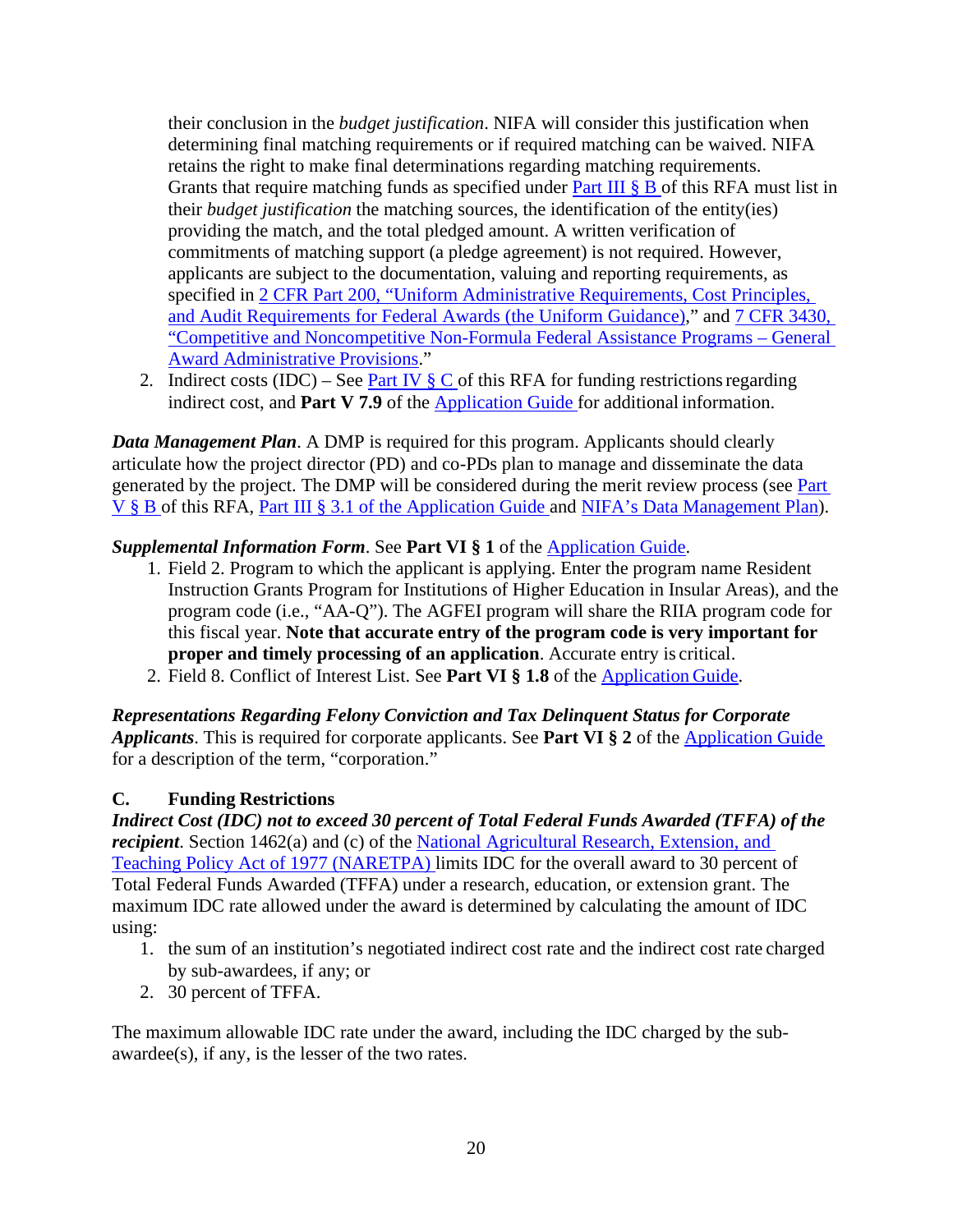If the result of number one is the lesser of the two rates, the grant recipient is allowed to charge the negotiated IDC rate on the prime award and the sub-award(s), if any. Any sub-awards would be subject to the sub-awardee's negotiated IDC rate. The sub-awardee may charge its negotiated IDC rate on its portion of the award, provided the sum of the IDC rate charged under the award by the prime awardee and the sub-awardee(s) does not exceed 30 percent of the TFFA.

If the result of number two is the lesser of the two rates, then the maximum IDC rate allowed for the overall award, including any sub-award(s), is limited to 30 percent of the TFFA. That is, the IDC of the prime awardee plus the sum of the IDC charged by the sub-awardee(s), if any, may not exceed 30 percent of the TFFA.

In the event of an award, the prime awardee is responsible for ensuring the maximum indirect cost allowed for the award is not exceeded when combining IDC for the Federal portion (i.e., prime and sub-awardee(s)) and any applicable cost-sharing (see 7 CFR 3430.52(b)). Amounts exceeding the maximum allowable IDC are considered unallowable. See sections 408 and 410 of 2 CFR 200.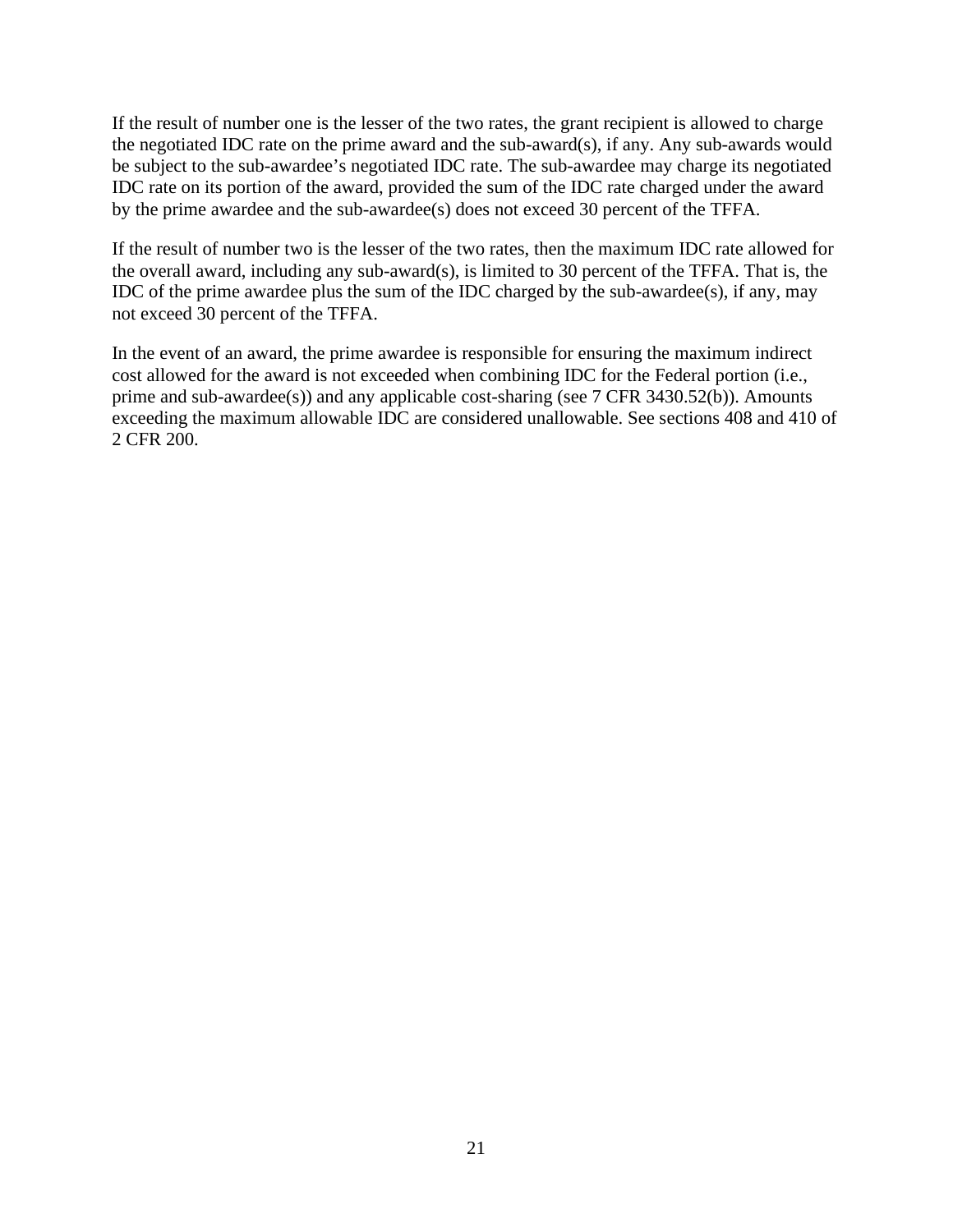# <span id="page-21-0"></span>**PART V. APPLICATION REVIEW REQUIREMENTS**

# <span id="page-21-1"></span>**A. NIFA's Evaluation Process**

NIFA evaluates each application in a two-part process. First, we screen each application to ensure that it meets the administrative requirements as set forth in this RFA. Second, a scientific peer- review process will be used to technically evaluate applications that meet the administrative requirements using a review panel **(see [NIFA Peer Review Process\)](https://nifa.usda.gov/resource/nifa-peer-review-process-competitive-grant-applications)**.

# **Scientific Peer Review Process:**

NIFA selects reviewers for the review panel based upon their training and experience in relevant scientific, extension, or education fields, considering the following factors:

- 1. the level of relevant formal scientific, technical education, or extension experience of the individual, as well as the extent to which an individual is engaged in relevant research, education, or extension activities;
- 2. the need to include experts from various areas of specialization within relevant scientific, education, or extension fields;
- 3. the need to include other experts (e.g., producers, range or forest managers/operators, and consumers) who can assess relevance of the applications to targeted audiences and to program needs;
- 4. the need to include experts from a variety of organizational types (e.g., colleges, universities, industry, state and Federal agencies, and private profit and non-profit organizations) and geographic locations;
- 5. the need to maintain a balanced composition with regard to minority and female representation and an equitable age distribution; and
- 6. the need to include reviewers who can judge the effective usefulness of each application to producers and the general public.

After each peer review panel has completed its deliberations, the responsible program staff of NIFA will recommend that your project is either approved for support from currently available funds or declined due to insufficient funds or unfavorable review.

NIFA reserves the right to negotiate with the PD/PI and/or the submitting organization or institution regarding project revisions (e.g., reductions in the scope of work, funding level, period, or method of support) prior to recommending any project for funding.

After the review process has been completed, NIFA sends copies of reviews, *not* including the identity of reviewers, and a summary (if applicable) of the review panel comments to the PD.

*Conflicts of interest*. NIFA takes extreme care to prevent any actual or perceived conflicts of interest that may influence the review or evaluation (see [NIFA Peer Review Process for](https://nifa.usda.gov/resource/nifa-peer-review-process-competitive-grant-applications) [Competitive Grant Applications\)](https://nifa.usda.gov/resource/nifa-peer-review-process-competitive-grant-applications).

# <span id="page-21-2"></span>**B. Evaluation Criteria**

NIFA will use the following criteria to evaluate this RFA:

1. Develop the evaluation criteria. Ensure that the guidance for developing the Project Narrative asks for sufficient information for the competitive review of applications according to the evaluation criteria. The evaluation criteria must provide applicants with the factors that the reviewers will use to evaluate and rank proposals; avoid evaluation criteria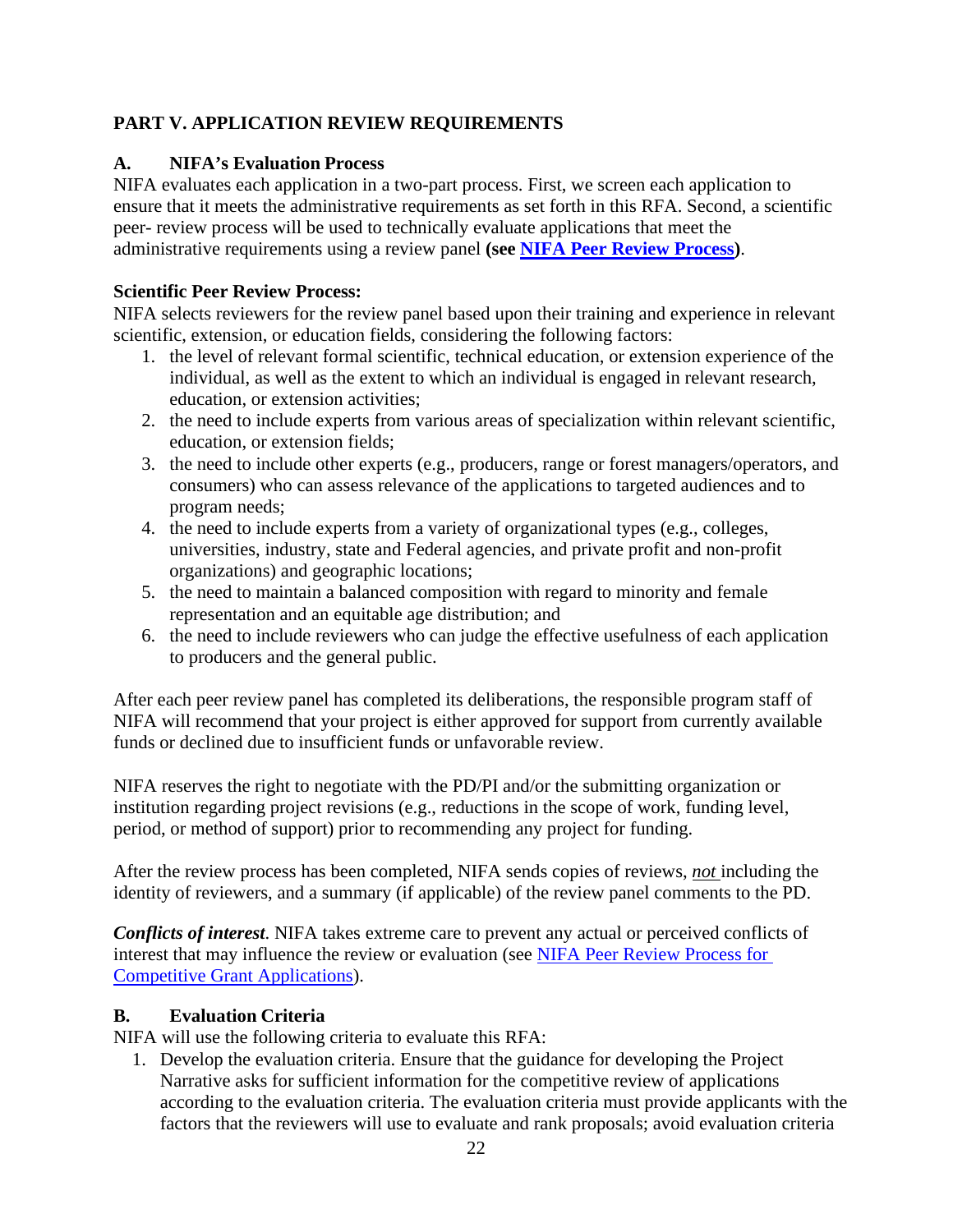that are yes/no in nature (e.g., presence of a resume) as it does not allow for a hierarchy for ranking purposes. Evaluation criteria must not be written like instructions of what should be included in the application (this should be included earlier in the RFA); they are to be consistent with the criteria that the RFA will be evaluated against.

- 2. A good evaluation articulates the elements that reviewers will use when reviewing and ranking applications. If Program opts to not assign points or percentages to each criterion, Program must indicate whether the evaluation criteria will be considered equally or if one or more criteria carry more weight than others—e.g., in descending order or ascending order of consideration.
- 3. Evaluation criteria must include suitability and feasibility of the Data Management Plan" Evaluation criteria cannot be yes/no but instead provide reviewers with the criteria to rate one proposal over another. For example, "A clear statement of long-term goals and supporting objectives to support the [program] is included" is close to a yes no question versus "The extent to which a clear statement of long-term goals and supporting objectives to support the [program] is included.]

# <span id="page-22-0"></span>**C.** Organizational Management Information

Applicants must submit specific management information relating to an applicant prior to an award and update the information as needed. Applicants may only have to update their information if they had previously provided the information under this or another NIFA program. NIFA provides the requisite forms during the pre-award process. Although an applicant may be eligible for award under this program, there are factors that may exclude an applicant from receiving federal financial and nonfinancial assistance and benefits under this program (e.g., debarment or suspension of an individual, or a determination that an applicant is not responsible).

## <span id="page-22-1"></span>**D. Application Disposition**

Applicants may withdraw at any time before NIFA makes a final funding decision. NIFA will retain all applications, including withdrawn applications and unfunded applications.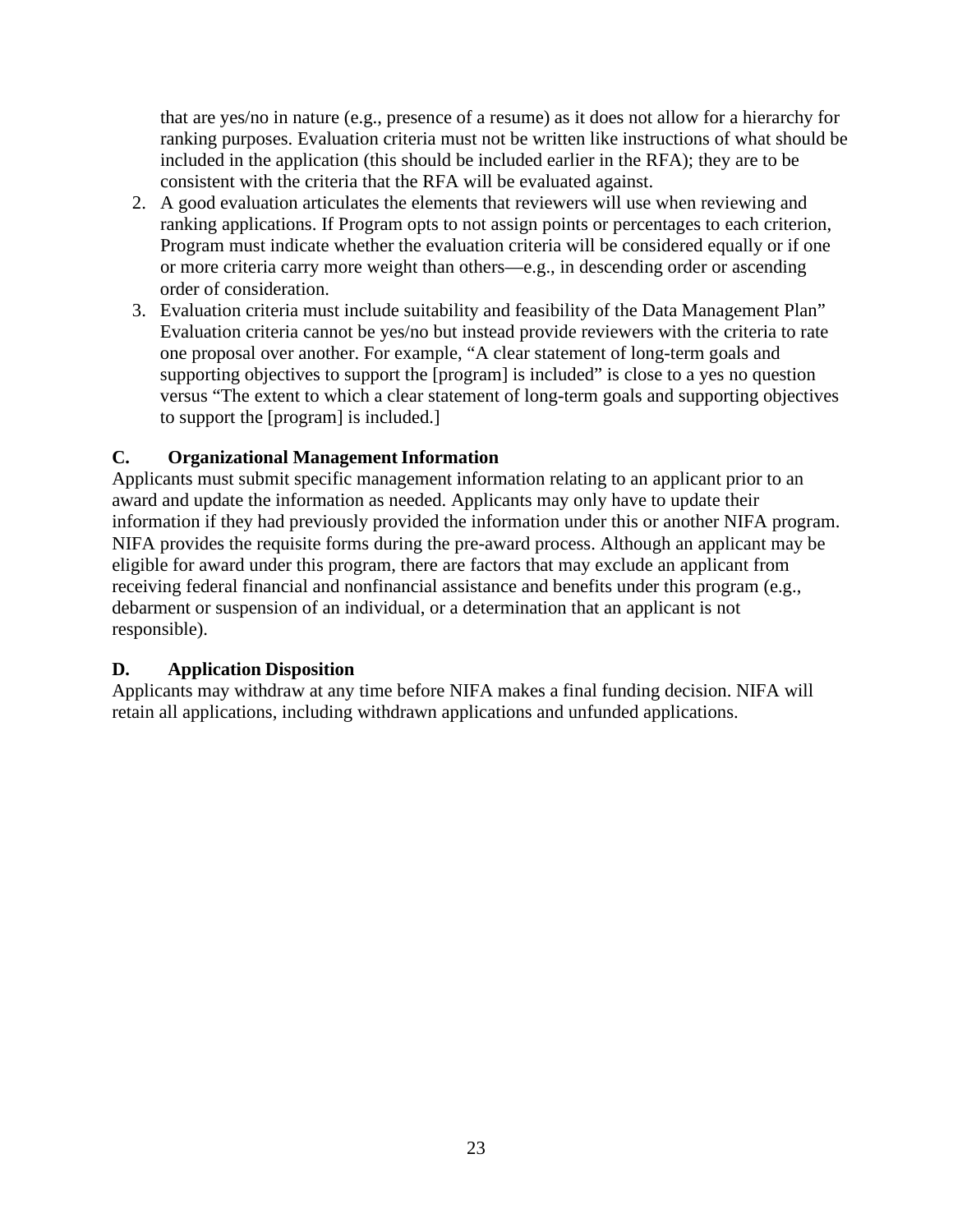## <span id="page-23-0"></span>**PART VI. AWARD ADMINISTRATION**

## <span id="page-23-1"></span>**A. General**

Within the limit of funds authorized, the NIFA awarding official will make grants to responsible and eligible applicants whose applications are judged most meritorious under the procedures set forth in this RFA. The date specified by the NIFA awarding official as the effective date of the grant must be no later than September 30 of the federal fiscal year in which the project is approved for support and funds are appropriated for such purpose, unless otherwise permitted by law. The project need not be initiated on the grant effective date, but as soon thereafter as practical so that project goals may be attained within the funded project period. All funds granted by NIFA under this RFA may be used only for the purpose for which they are granted in accordance with the approved application and budget, regulations, terms and conditions of the award, applicable federal cost principles, USDA assistance regulations, and [NIFA General](https://ecfr.io/Title-07/pt7.15.3430) [Awards Administration Provisions,7 CFR part 3430, subparts A through E.](https://ecfr.io/Title-07/pt7.15.3430)

*Award Notice*. The award document will provide pertinent instructions and information as described in [2 CFR 200.210](https://www.ecfr.gov/cgi-bin/text-idx?SID=70b44cfc44976f4a7742464f7cfbb37e&mc=true&node=se2.1.200_1210&rgn=div8) (see [NIFA's Terms and Conditions\)](https://nifa.usda.gov/terms-and-conditions).

## <span id="page-23-2"></span>**B. Administrative and National Policy Requirements**

Several federal statutes and regulations apply to grant applications and the projects outlined in this RFA (some are listed here: [Federal Regulations\)](https://nifa.usda.gov/federal-regulations). Unless specifically noted by statue or award-specific requirements, [NIFA Policy Guide a](https://nifa.usda.gov/policy-guide)pplies to all NIFA awards.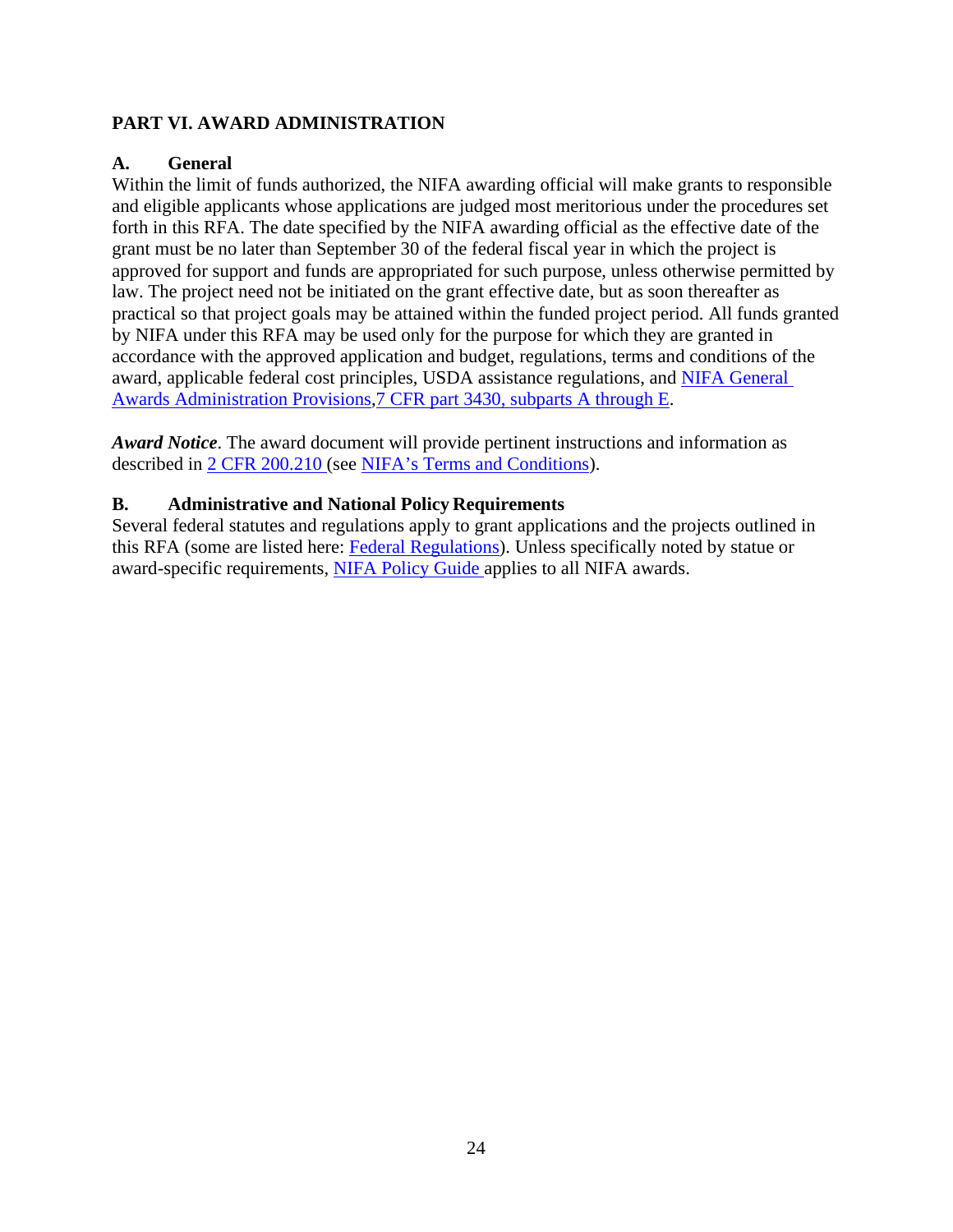# <span id="page-24-0"></span>**PART VII. OTHER INFORMATION**

# <span id="page-24-1"></span>**A. Use of Funds and Changes in Budget**

**Delegation of fiscal responsibility**. Unless the terms and conditions of the award state otherwise, awardees may not in whole or in part delegate or transfer to another person, institution, or organization the responsibility for use or expenditure of award funds.

*Changes in Budget or Project Plans*. In accordance with [2 CFR 200.308,](https://www.ecfr.gov/cgi-bin/text-idx?SID=3af89506559b05297e7d0334cb283e24&mc=true&node=se2.1.200_1308&rgn=div8) awardees must request prior approval from NIFA for the following program or budget-related reasons (the awardee is subject to the terms and conditions identified in the award):

- 1. Change in the scope or the objective of the project or program without prior written approval (even if there is no associated budget revision requiring);
- 2. Change in a key person specified in the application or the federal award;
- 3. Disengagement from the project for more than three months, or a 25 percent reduction in time devoted to the project;
- 4. Inclusion of costs that require prior approval in accordance with [2 CFR 200 Subpart E](https://ecfr.io/Title-02/sp2.1.200.e)  [\(Cost Principles\),](https://ecfr.io/Title-02/sp2.1.200.e) or [45 CFR Part 75 Appendix IX,](https://www.ecfr.gov/cgi-bin/text-idx?node=pt45.1.75&ap45.1.75_1521.ix) [\(Principles for Determining Costs](https://www.ecfr.gov/cgi-bin/text-idx?node=pt45.1.75&ap45.1.75_1521.ix)  [Applicable to Research and Development under Awards and Contracts with](https://www.ecfr.gov/cgi-bin/text-idx?node=pt45.1.75&ap45.1.75_1521.ix) Hospitals), or 48 CFR, unless waived by the federal awarding agency,
- 5. [Part 31, Contract Cost Principles and](https://ecfr.io/Title-48/pt48.1.31) Procedures;
- 6. Transfer of funds budgeted for participant support costs to other categories of expense [\(§200.75 Participant support](http://federal.elaws.us/cfr/title2.part200.section200.75) costs);
- 7. Sub-awarding, transferring or contracting out of any work under a federal award, including fixed amount sub-awards (see Part 200 [§200.332, Fixed Amount Sub-awards\)](https://www.ecfr.gov/cgi-bin/retrieveECFR?gp=&SID=9b1ed013d88e24fc4adc84aa5528d9f8&mc=true&n=pt2.1.200&r=PART&ty=HTML#se2.1.200_1332), unless described in the application and funded in the approved federal awards. This provision does not apply to the acquisition of supplies, material, equipment, or general support services;
- 8. Changes in the approved cost-sharing or matching provided by the non-federal entity; and
- 9. The need for additional federal funds to complete the project.

# <span id="page-24-2"></span>**B. Confidential Aspects of Applications and Awards**

When an application results in an award, it becomes a part of NIFA transaction records, which are available to the public. Information that the Secretary of Agriculture determines to be confidential, privileged, or proprietary in nature will be held in confidence to the extent permitted by law. Therefore, applicants should clearly mark any information within the application they wish to have considered as confidential, privileged, or proprietary. NIFA will retain a copy of an application that does not result in an award for three years. Such an application will be released only with the consent of the applicant or to the extent required by law. An applicant may withdraw at any time prior to the final action thereon.

# <span id="page-24-3"></span>**C. Regulatory Information**

This program is not subject to the provisions of [Executive Order 12372,](https://www.fws.gov/policy/library/rgeo12372.pdf) which requires intergovernmental consultation with state and local officials. Under the provisions of the [Paperwork Reduction Act of 1995](https://www.reginfo.gov/public/reginfo/pra.pdf) (44 U.S.C. Chapter 35), the collection of information requirements contained in this notice have been approved under [OMB Document No. 0524-](https://www.federalregister.gov/documents/2018/10/29/2018-23552/submission-for-omb-review-comment-request) [0039.](https://www.federalregister.gov/documents/2018/10/29/2018-23552/submission-for-omb-review-comment-request)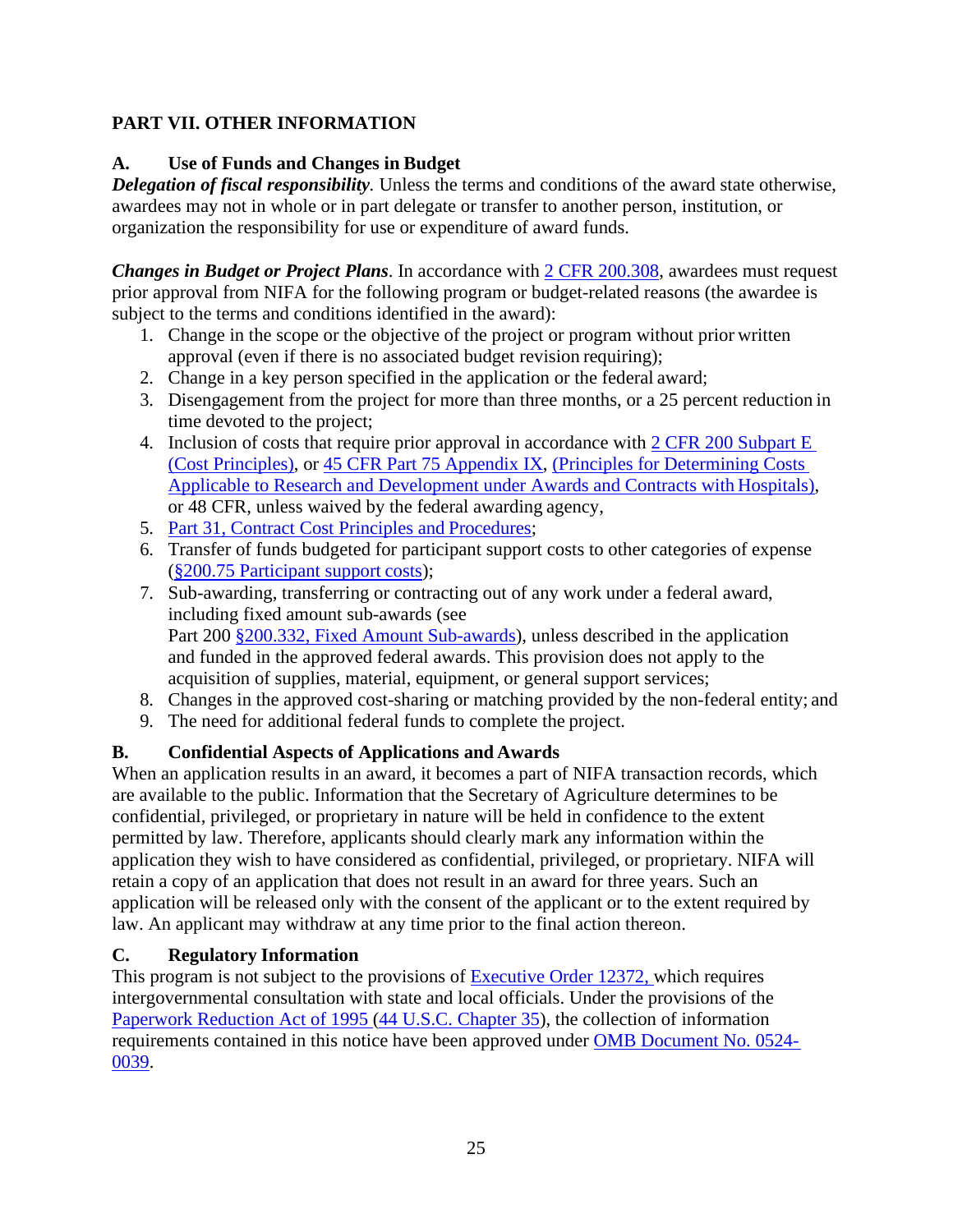## **APPENDIX I: AGENCY CONTACT**

## **Programmatic Contact**

| √ame                | $\bullet$<br>Emai | <b>The Second</b>             | Fax                   |
|---------------------|-------------------|-------------------------------|-----------------------|
| $\cdots$<br>awrence | ω<br>-116         | 1905<br>י ר<br>∧ เ ก−ฯ<br>11- | $\sim$ $ \sim$<br>N/A |

For administrative questions related to:

- Grants.gov, see Part IV of this RFA
- Other RFA or application questions, please email [policy@usda.gov](mailto:policy@usda.gov)
- Awards under this RFA, please email [awards@usda.gov](mailto:awards@usda.gov)

## **NIFA's Mailing Address**:

<span id="page-25-0"></span>National Institute of Food and Agriculture U.S. Department of Agriculture 2312 East Bannister Road Mail Stop 10000 (ten thousand) Kansas City, MO 64131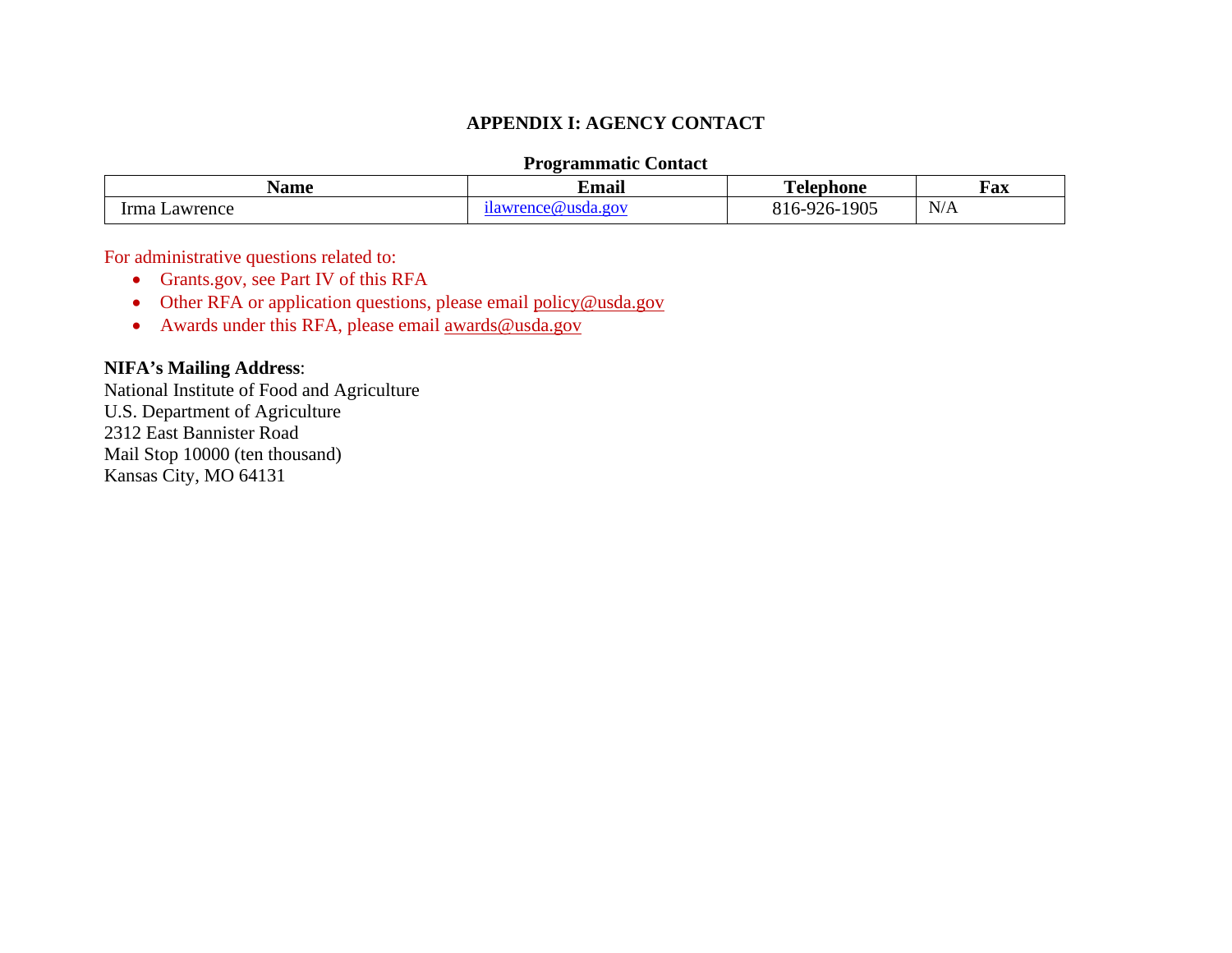# **APPENDIX II: GLOSSARY OF TERMS**

<span id="page-26-0"></span>

| Acronyms       |
|----------------|
| <b>AGFEI</b>   |
|                |
| <b>AR</b>      |
| <b>AREERA</b>  |
|                |
| <b>CFDA</b>    |
| <b>DMP</b>     |
| <b>NARETPA</b> |
|                |
| <b>NIFA</b>    |
| PD             |
| PI             |
| <b>RFA</b>     |
| <b>REE</b>     |
| <b>RIIA</b>    |
|                |
| <b>STEM</b>    |
| <b>TFFA</b>    |
| <b>USDA</b>    |
|                |